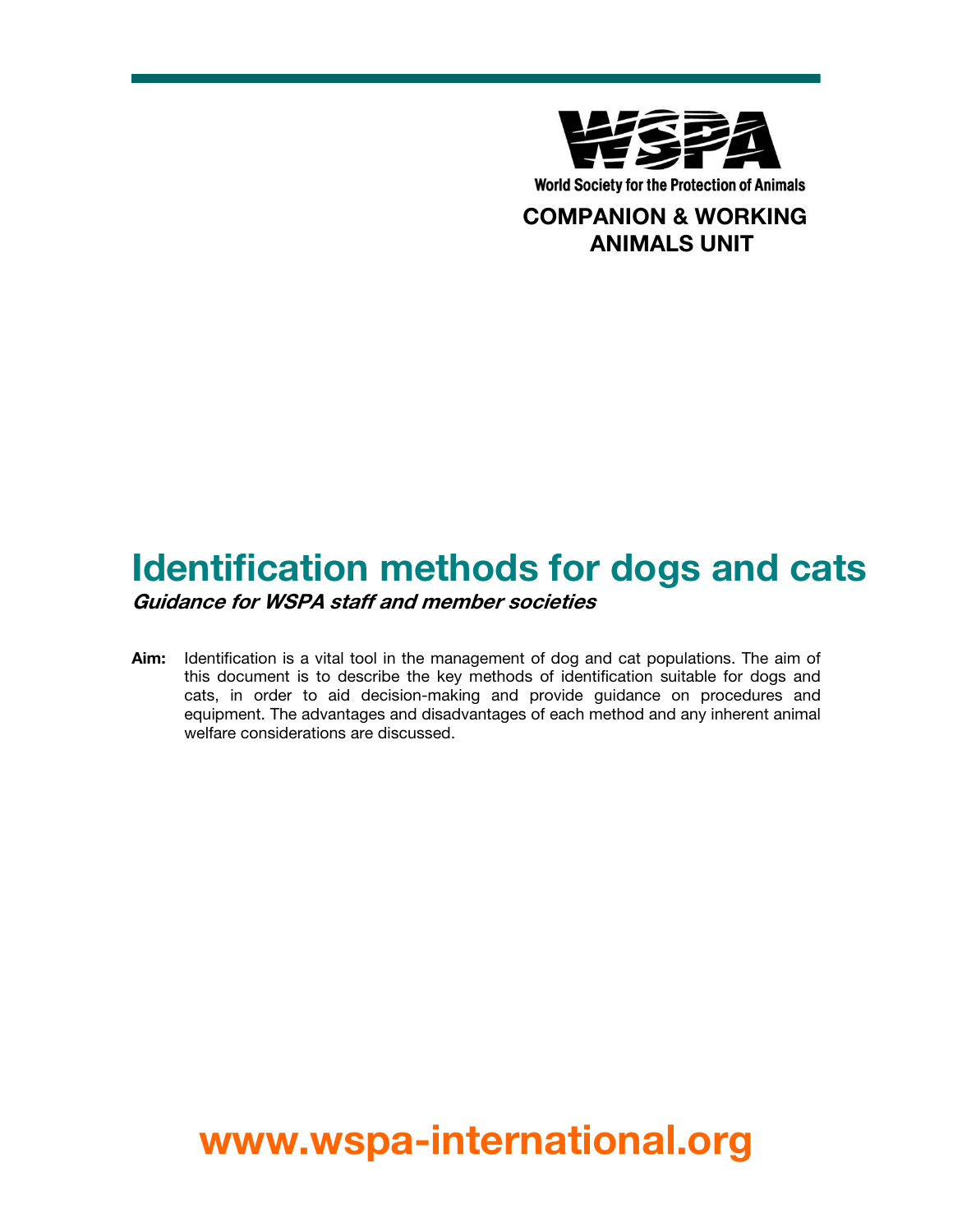# **Contents**

| <b>Introduction</b>                                                                                                                                | 3           |
|----------------------------------------------------------------------------------------------------------------------------------------------------|-------------|
| <b>Identification of owned animals</b><br>Identification of stray animals (as part of an intervention)<br><b>Choosing an identification method</b> | 3<br>4<br>4 |
| <b>Permanent identification methods</b>                                                                                                            | 6           |
| <b>Tattoos</b>                                                                                                                                     | 6           |
| <b>The Microchip</b>                                                                                                                               | 12          |
| <b>Ear Tips and Notches</b>                                                                                                                        | 21          |
| <b>Freeze Branding</b>                                                                                                                             | 24          |
| Semi-permanent identification methods                                                                                                              | 26          |
| <b>Identification Collars</b>                                                                                                                      | 26          |
| <b>Ear Tags</b>                                                                                                                                    | 29          |
| <b>Temporary identification methods</b>                                                                                                            | 30          |
| <b>Paint or Dye</b>                                                                                                                                | 30          |
| <b>Radio Transmitters</b>                                                                                                                          | 31          |
| <b>Future identification methods</b>                                                                                                               | 32          |
| <b>DNA Profiling</b>                                                                                                                               | 32          |
| <b>RFID 'Invisible Ink'</b>                                                                                                                        | 32          |
| <b>Retinal Vascular Patterns</b>                                                                                                                   | 32          |



Companion & Working Animals Unit World Society for the Protection of Animals 89 Albert Embankment London SE1 7TP Tel: +44 (0)20 7557 5000 Fax: + 44 (0)20 7703 0208 Email: wspa@wspa-international.org Website: www.wspa-international.org

**TATTOOS**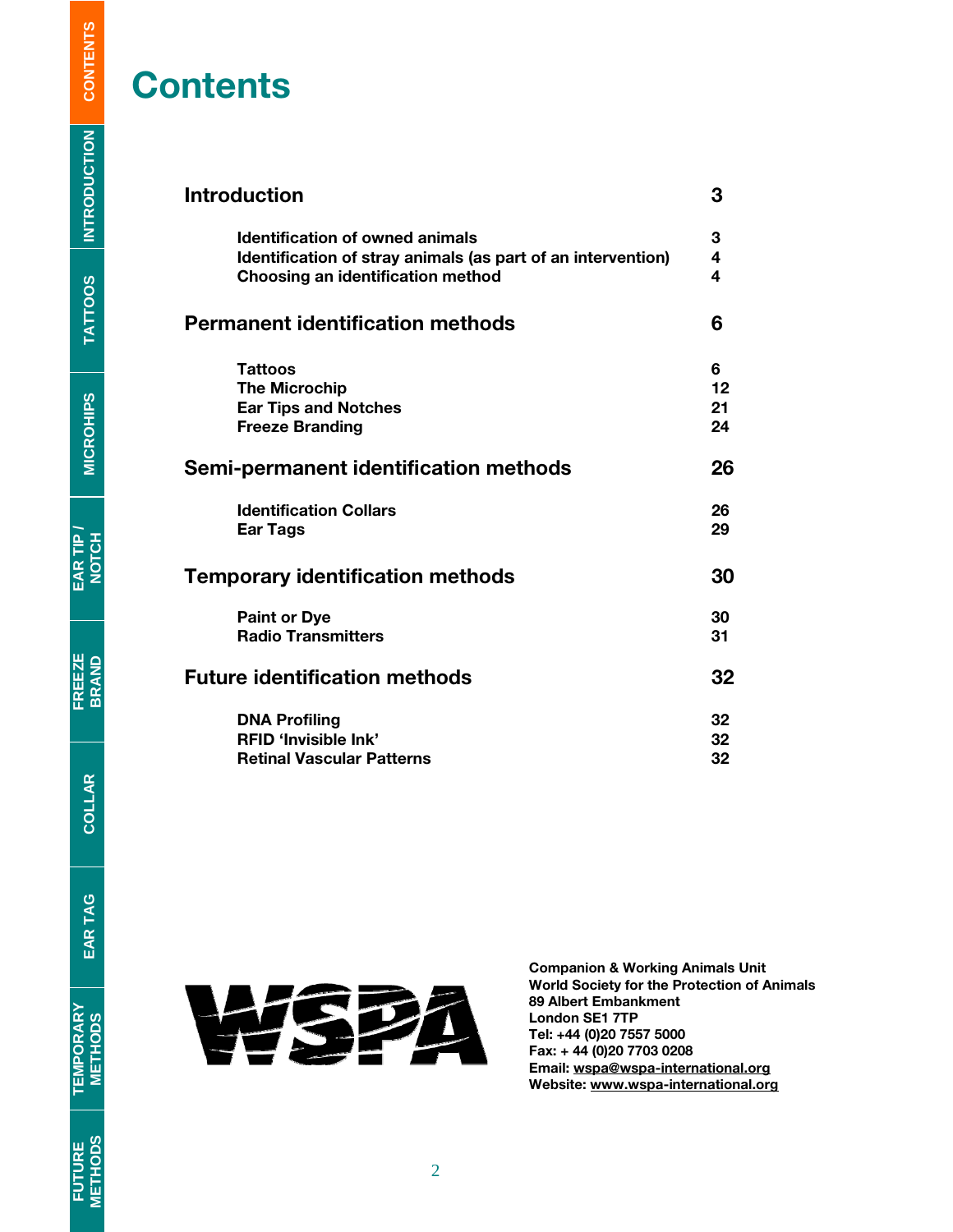# **EAR TIP / NOTCH FREEZE BRAND EAR TAG TEMPORARY METHODS FUTURE METHODS COLLARFUTURE**<br>METHODS

# Introduction

-

The world's population of domestic dogs and cats is estimated at one billion, with stray<sup>1</sup> animals thought to account for the majority. This considerable number of stray companion animals presents a serious concern for both human and animal welfare, and places a significant burden on communities. For any intervention that aims to manage and/or reduce this population, the importance of effective identification of dogs and cats should not be underestimated. Firstly, identification of owned animals significantly reduces the likelihood that they will become stray, especially when identification is coupled with registration as part of a successful registration or licensing system. Secondly, a suitable identification system is often an essential component of programmes that manage stray animal populations; enabling the recognition of animals that have passed through the programme (e.g. for neutering or vaccination) and the capture of useful data allowing the impact of the programme to be evaluated.

## Identification of owned animals

There are many reasons why identification of owned animals should be encouraged, including:

- Identification is the key mechanism for reuniting 'lost' dogs and cats with their owners; hence it reduces the number of animals in shelters (and the financial and administrative burden this incurs to authorities or animal welfare groups), the number of healthy animals that are euthanased, and owner anxiety.
- Identification helps ensure that responsibility for an animal's behaviour can be correctly attributed, for example in the event of a dog attack.
- Visible identification discourages cruelty, theft and fraud, thus helping safeguard the welfare of the animal.
- By clearly connecting owner and pet, identification can reduce the likelihood of abandonment and encourage owners to take responsibility for their animal's behaviour.
- Identification can be an essential component of legislative systems that seek to ensure owners take adequate responsibility for their animals<sup>2</sup>.

Identification is thus an essential tool in the effective management of the owned dog and cat population. This is especially true when it is coupled with registration: a system whereby details of individual animals and their owners are recorded on a central (usually national) database. Each animal is allocated a unique code, which is identified on the animal with permanent identification (a tattoo or microchip). When referenced to the database, the code yields information such as the owner's contact details. Databases can hold additional information such as the animal's vaccination status as part of a disease control scheme. In rabies-endemic countries, for example, registration and identification of owned companion animals is highly beneficial for the enforcement of mandatory rabies vaccination.

A registration fee can help cover administrative costs whilst also encouraging responsible ownership through financial incentives. For example, activities such as adopting from a rehoming centre, neutering, vaccinating, deworming and (approved) dog training may incur a discount or exemption. Any profit from registration systems can be rechanneled into population management measures and responsible ownership education.

In a number of countries identification and registration of dogs and cats is mandatory. This allows for the ownership status of animals to be determined immediately, reducing pressure on authorities and shelters. If owned, the animal can be reunited with the owner. It is important, however, that this is not seen by owners as a license to allow their animal to roam with a guarantee it will be returned. A reunification fee can discourage this as well as harsher penalties for owners who repeatedly lose or abandon their animals.

In this document, the term 'stray' refers to dogs and cats that are on public property and not under the direct control or supervision of an owner. 2 International Companion Animal Management (ICAM) Coalition (2007) *Humane Dog Population Management Guidance*. Available from www.icam-coalition.org.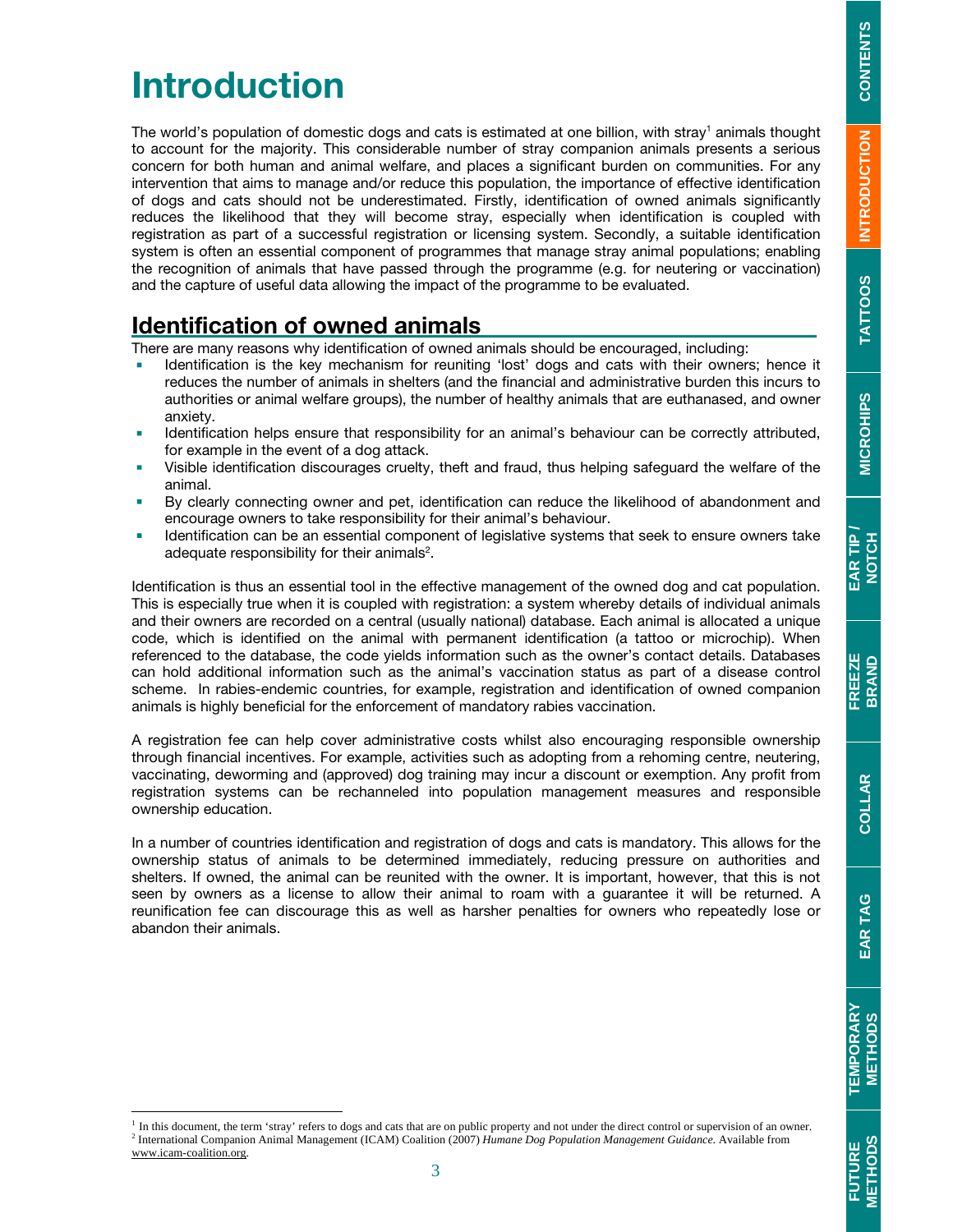## Identification of stray animals (as part of an intervention)

Although identification can help distinguish responsibly owned animals, it should not be assumed that a dog or cat without identification is unowned. Any intervention in which dogs or cats are removed from the streets (whether or not to be returned) should consider that at least some of those animals will be owned. Every effort should be made to find the owner and engage them with the programme.

Visible identification methods such as ear notches or collars are widely used to distinguish animals that have been neutered, vaccinated or treated as part of a dog or cat population management programme. This can have the additional benefit of indicating to the community that these animals are being cared for as part of a management programme, raising awareness of the organisation or authority carrying out the intervention and potentially enhancing public cooperation.

Some methods may be less visible or not visible at all, but enable the identification of individual animalsnamely tattoos and microchips. These methods enable much more useful data to be recorded during the course of an intervention, enhancing our understanding of the dynamics of stray dog and cat populations. Individual identification can also generate data for a comprehensive population survey<sup>3</sup>, enabling more effective monitoring and evaluation. These methods do, however, need to be used in combination with visible methods of identification.

#### Choosing an identification method

There are several methods of animal identification appropriate for use with dogs and cats. Table 1 overleaf summarises the main methods used. In general, permanent methods are designed to last for the lifetime of the animal, semi-permanent for months to years (but are usually lost during the animal's lifetime) and temporary methods for no longer than a few weeks. Permanent methods can be coupled with registration on a database and offer enhanced security (against loss or falsification), and reliable certification (e.g. vaccination or legally permissible travel between countries). Non-permanent methods are usually cheaper, more visible and easier to administer, but less secure.

The identification method chosen should be the most humane and efficient of all available options, taking into account the target population, local conditions and the resources available. For population management programmes, the method chosen should be guaranteed to remain effective at least until the objectives of the programme are completed, and the animal should suffer no adverse effects on its immediate or long-term health or behaviour. The welfare implications of identification methods differ according to each situation, but the following factors should be assessed:

#### Capture, restraint and handling

- **For nearly all methods of identification, some level of physical restraint will be required.**
- **•** Distress should be minimised by using techniques appropriate to the species, and bearing in mind the huge variety in size and shape of (dog) breeds.

#### The procedure

- **The operator must be suitably trained (some methods require significant training).**
- The time taken for the application should be minimised, but not at the expense of safety.
- **Some methods can only be used on animals under general anaesthesia. Wherever possible,** therefore, these methods should coincide with surgery (e.g. neutering), to minimise the time, cost and risk associated with performing general anaesthesia.
- **Precautions must be taken to prevent the spread of infectious disease (either between animals or** from animals to people).

#### Potential long-term implications

- **Risk of infection or abcessation from skin damage or puncturing.**
- **•** Chafing from collars and injury caused by snagging or pulling of collars or tags.
- **Toxicity e.g. from dye or ink.**
- **Ecological implications of increased visibility/altered appearance.**
- **Prolonged pain following procedure (e.g. due to growth restriction).**

**TATTOOS** 

COLLAR

FUTURE TEMPORARY EAR $\tau$ AG | COLLAR | FREEZE BARTIP*I*<br>METHODS METHODS EAR **FUTURE**<br>METHODS

**TEMPORARY<br>METHODS** 

-

<sup>3</sup> For further information and guidance on conducting a dog population survey, see World Society for the Protection of Animals (2008) *Surveying roaming dog populations: guidance on methodology.* Available from http://groups.google.com/group/dog-population-survey-guidelines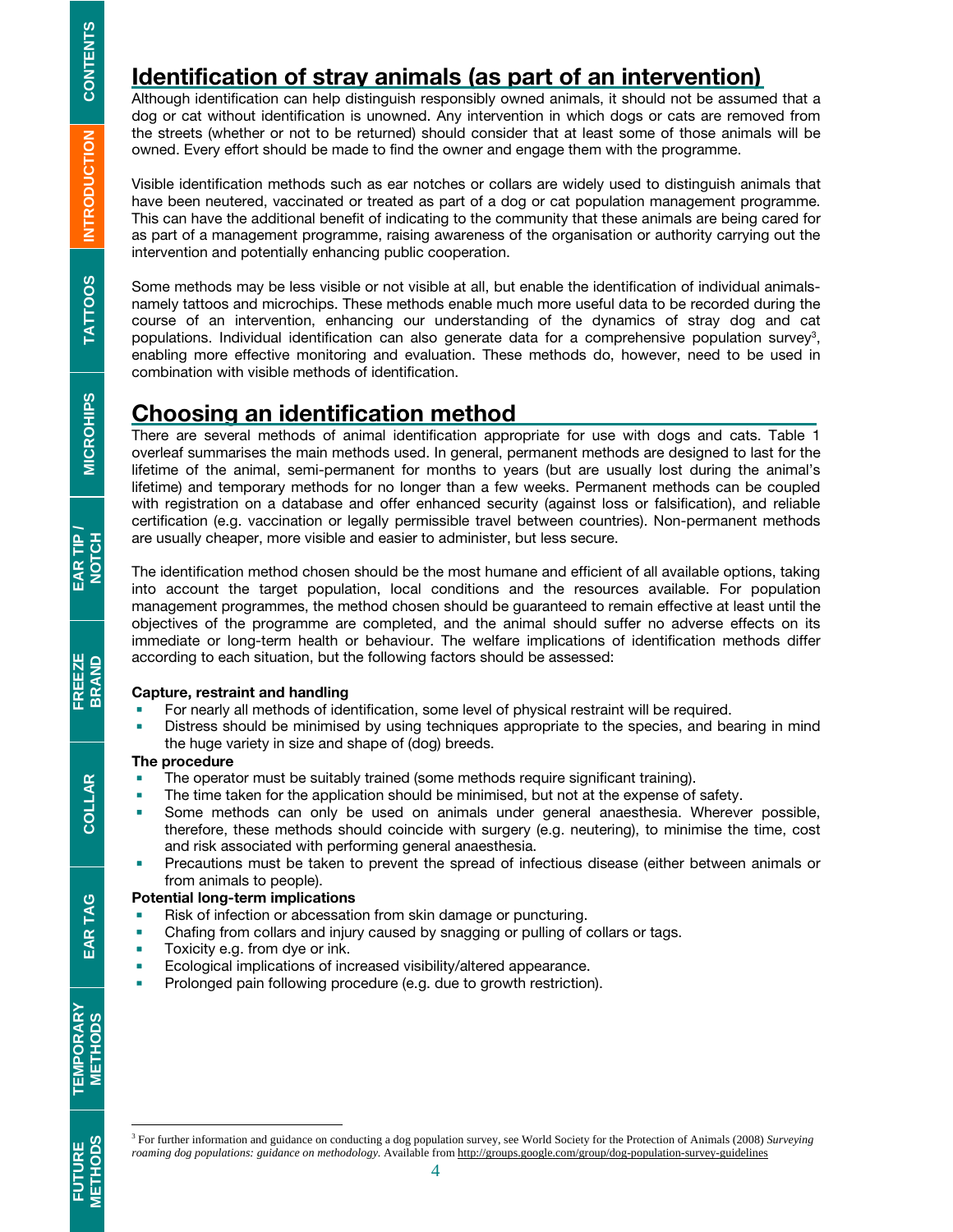| <b>CONTENTS</b> | II INTI | <b>TATTOOS</b> | <b>MICROCHIPS</b> | <b>EAR TIP /</b> | <b>LEREEZE BRAND I</b> | <b>COLLAR</b> | <b>EAR TAG</b> | <b>TEMPORARY</b> | <b>FUTURE</b>  |
|-----------------|---------|----------------|-------------------|------------------|------------------------|---------------|----------------|------------------|----------------|
|                 |         |                |                   | <b>NOTCH</b>     |                        |               |                | <b>METHODS</b>   | <b>METHODS</b> |

|                                         | <b>PERMANENT</b>  |                              |                          |                 | <b>SEMI-PERMANENT</b>    |                           | <b>TEMPORARY</b>         |                          |
|-----------------------------------------|-------------------|------------------------------|--------------------------|-----------------|--------------------------|---------------------------|--------------------------|--------------------------|
|                                         |                   |                              | Ear                      | <b>Freeze</b>   |                          |                           |                          | Radio                    |
|                                         | <b>Tattoo</b>     | <b>Microchip</b>             | <b>Tip/Notch</b>         | <b>Brand</b>    | <b>ID Collar</b>         | Ear Tag                   | Paint/Dye                | <b>Transmitter</b>       |
| <b>RELIABILITY</b>                      | $***$             | * * * * *                    | ****                     | *****           | $* *$                    | $* *$                     | $\star$                  | $\star$ $\star$          |
| <b>COST</b>                             | $***$             | * * * * *                    | $\star$ $\star$          | $***$           | $\star$ $\star$          | $\star$ $\star$           | $\star$                  | * * * * *                |
| <b>VISIBILITY</b>                       | $\star$           | $\overline{\phantom{0}}$     | $***$                    | * * * *         | * * * * *                | * * * * *                 | * * * *                  | $\overline{\phantom{m}}$ |
| <b>LONGEVITY</b>                        | * * * *           | * * * * *                    | *****                    | * * * *         | $* *$                    | $\star$ $\star$           | $\star$                  | $\star$ $\star$          |
| <b>REQUIRES</b><br><b>ANAESTHESIA</b>   | * * * *           | $* *$                        | *****                    | * * *           | $\overline{\phantom{0}}$ | $* * *$                   | $\overline{\phantom{a}}$ | $\star$                  |
| <b>INVASIVENESS</b>                     | $***$             | $\star$ $\star$              | *****                    | * * *           | $\overline{\phantom{0}}$ | * * *                     | $\overline{\phantom{a}}$ | $\star$                  |
| <b>RISK OF HARM</b>                     | $\star$ $\star$   | $\star$                      | $***$                    | $\star$ $\star$ | * * * *                  | * * * * *                 | $\star$                  | $\star$                  |
| <b>ACCURACY</b>                         | * * * *           | * * * * *                    | $\overline{\phantom{0}}$ | $\star\star$    | * * * *                  | $\star$ $\star$           | $\star$                  | * * * *                  |
| <b>SPACE- RESTRICTED</b>                | * * * * *         | $\overline{\phantom{0}}$     | $\overline{\phantom{0}}$ | *****           | * * * *                  | $* *$                     | $* * *$                  | $\overline{\phantom{m}}$ |
| <b>UNIQUENESS</b>                       | * * * *           | * * * * *                    |                          | $\star$ $\star$ | * * * *                  | $* * *$                   | $\star$                  | * * * * *                |
| <b>INSTANT</b><br><b>IDENTIFICATION</b> | $\star$ $\star$   |                              | * * * * *                | ****            | * * * *                  | * * * *                   | * * * *                  | $\star$                  |
| <b>TRAINING REQUIRED</b>                | * * * *           | * * * * *                    | * * * * *                | * * * * *       | $\star$                  | $* * *$                   | $\star$                  | * * * * *                |
| <b>DATABASE REQUIRED</b>                | * * * *           | * * * * *                    |                          | $\star$ $\star$ | $\star$ $\star$          | $***$                     | $\overline{\phantom{a}}$ | * * * * *                |
|                                         | ***** (Very high) | $\overline{**}$ * * * (High) | * * * (Medium)           | $*$ * (Low)     | * (Very low)             | - (None / Not Applicable) |                          |                          |

**Table 1. Comparison of identification methods for dogs and cats.**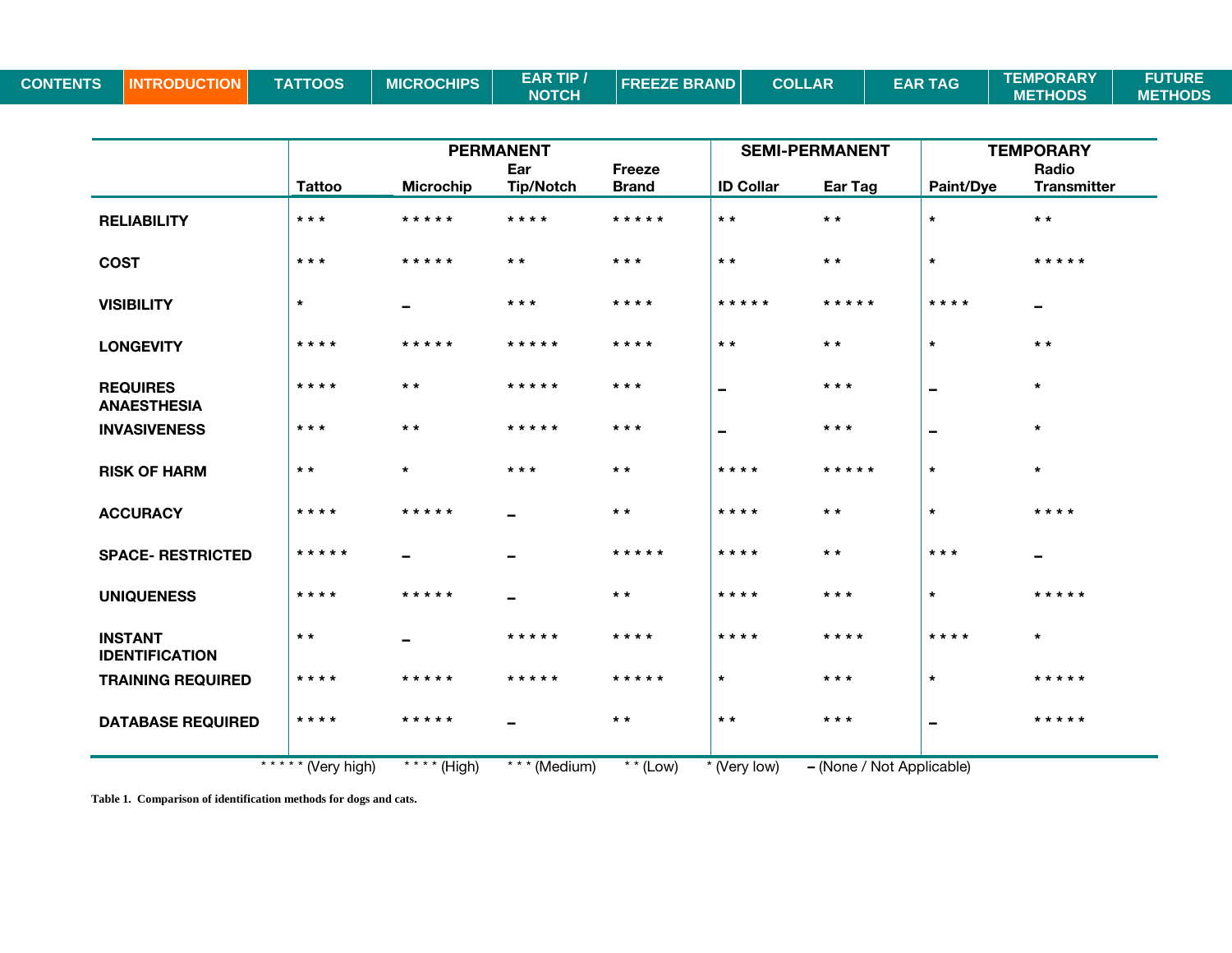# Permanent Identification Methods

## **Tattoos**

A tattoo is a mark created by puncturing an animal's skin and inserting a pigment (usually ink). This provokes an immune response, following which the pigment is left trapped within fibroblasts in the skin's upper dermis layer.

A tattoo is probably the oldest method of<br>permanently identifying companion permanently identifying animals. It provides a permanent and effective way of individually marking an animal and hence is still widely used in dog population management programmes. However, as tattoos are not easily visible without close examination, they should be used in combination with another method such as ear notching (see Ear Tip/Notch), or collars (see Identification Collars) to allow visible recognition from a distance if catching is required.



**Figure 1. Neutered and vaccinated dogs identified with ear tattoos as part of an Animal Birth Control programme in Jodhpur, India.** 

Figure 1 demonstrates how tattoos can be easily applied to dogs just after neutering, while they are still unconscious. On recapture, the tattoo can be referenced to records of where and when the dog was released, its approximate age, weight, condition and treatment. This can then generate estimates of survival and movement, and help monitor and evaluate the impact of the intervention. Some countries use a standardised tattoo symbol to indicate an animal has been neutered. In Australia, for example, the symbol Φ is tattooed on the ear of dogs and cats nationwide at the time of the neutering operation. Some organisations use a very simple form of tattoo marking to identify neutered females, by blotting ink over a freshly closed incision (so a permanent mark remains when the tissue scars over).

For owned animal identification, tattoos are largely being replaced by microchips, which are considered more reliable. The international Pet Travel Scheme, PETS<sup>4</sup>, no longer accepts tattoos "*because tattoos* can fade or become unreadable over time. Numbers on a tattoo could also be changed by further tattooing." Furthermore, there is a lack of international and national control on tattoo identification to prevent duplication. Tattoos have traditionally taken the form of an owner's telephone number or social security code, causing obvious problems with changes in ownership. For this method to be successful in identifying owned animals, the tattoo itself should comprise a unique alphanumeric code, which is registered on a central database. The animal then wears a collar and tag bearing the registry contact details.

#### ADVANTAGES

- A tattoo is a secure, permanent form of identification.
- **Tattoos can deter theft of owned animals. For instance, in the USA, the act of tattooing a dog** changes its theft from a local misdemeanour to a federal felony (as the theft then falls under the 'Branded Animal Act').
- Unlike microchips, tattoos can be detected without specialised equipment.
- Individual animals can be identified with a unique alphanumeric code.
- Personal details of owners do not have to be on public display.
- Although the initial cost of purchasing an electric tattooing needle or a tattoo forceps kit may be high, the running costs of applying tattoos are low.

EAR TAG

FUTURE<br>METHODS

 4 The Pet Travel Scheme (PETS) controls the transport of pet animals across Europe and is legislated under the EU Regulation on the Movement of Pet Animals.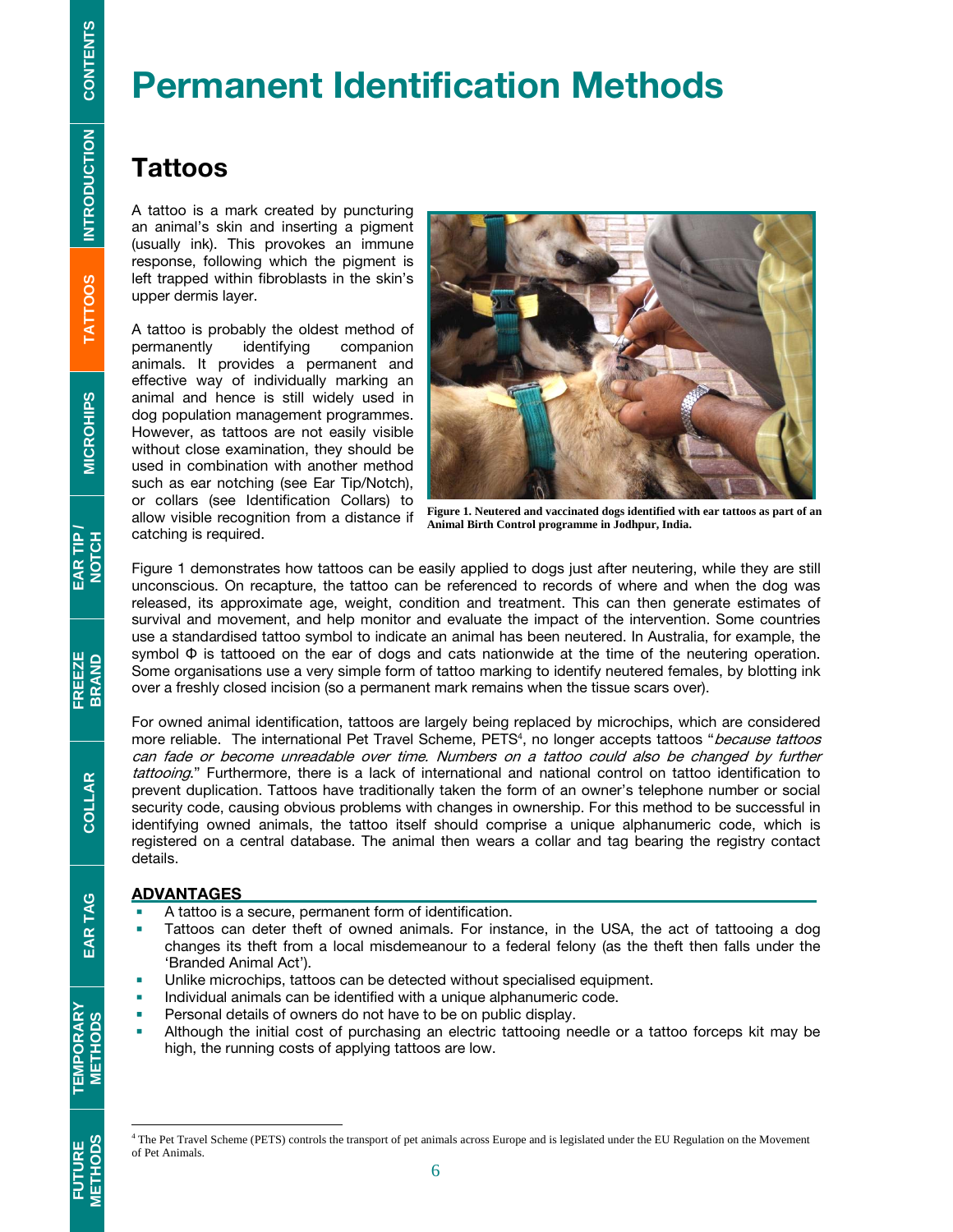EAR TIP /<br>NOTCH

FREEZE<br>BRAND

COLLAR

EAR TAG

#### DISADVANTAGES

- Handling and restraint are necessary before tattoos can be located and deciphered (the degree of handling will depend on the location of the tattoo).
- **Tattoos can fade and become illegible over time. This can have serious implications both for owned** animal identification (e.g. reunification) and management programmes (e.g. data loss).
- Tattoos can be difficult to locate, especially on double-coated or long-haired animals.
- The procedure requires general anaesthesia (see Welfare Implications).
- Owned companion animal tattoos can often be arbitrary or illegible marks, with no useful function for identification.
- **The procedure requires specialised equipment and a skilled, fully trained operator. The procedure** can be time-consuming; needles have to be cleaned after each use, and (with tattoo forceps) the digits should be changed and tested before each animal is tattooed.
- Information is space restricted, e.g. by the size of a dog or cat's ear. If identifying a large number of animals, there may be insufficient space for the number of characters necessary to maintain a unique coding system.
- **Tattoos can be removed or altered with additional marking or a laser, and ear tattoos can even** provoke the removal or burning of the ear to remove the identification.
- This is not an immediate identification method (tattoos are generally illegible for several days after application).
- **Legibility of tattoos is largely dependent on the equipment and skill of the operator.**

#### WELFARE IMPLICATIONS

- The application of a tattoo is a painful procedure. WSPA recommends that tattoos are only applied whilst an animal is under general anaesthesia, for surgery, as controlled or supervised by a veterinarian.
- **Tattooing requires puncturing of the skin, which can have infection implications and there is** potential for disease transmission between animals. This risk can be minimised by ensuring all equipment and the application site is disinfected.
- **The animal should be checked initially (and again on regaining consciousness) for signs of excessive** bleeding, and ideally for the next few days for signs of local infection.
- The tattoo ink or paste used must be non-toxic.
- After a tattoo has been applied, a scab will develop at the site of application where the skin has been punctured, and there is likely to be initial redness of the skin. The site can take up to three weeks to fully heal.

#### **PROCEDURE**

#### The code

- Before implementing this identification method it is necessary to decide on a coding system. This should be devised on the basis of an estimate of the number of animals likely to be identified in the lifetime of the system or programme. It is extremely important that each animal receives a unique tattoo.
- Aim for maximum visibility of the marking within the available space. A combination of numbers (0 to 9) and letters (A to Z, excluding I, O and Q) yields the greatest number of permutations. Most tattooing forceps allow up to a six digit permutation of letters and numbers. One approach is to begin the code with a single letter followed by three numbers (e.g. A000, A001, A002 etc.) and after completing this sequence (i.e. after 999 codes have been issued) begin the code with the next letter in the alphabet. The letter could represent the year or month the animal was identified. This will allow for the identification of nearly 26,000 animals. Ensure a good supply of characters to maintain the order of your coding system.
- Each animal's code should be recorded in a database (manual or computerised), alongside a record of data. For owned animals, this will include details of ownership. For management programmes, this may include where and when captured, the date the animal was neutered, approximate age, breeding history, body condition score and any health problems.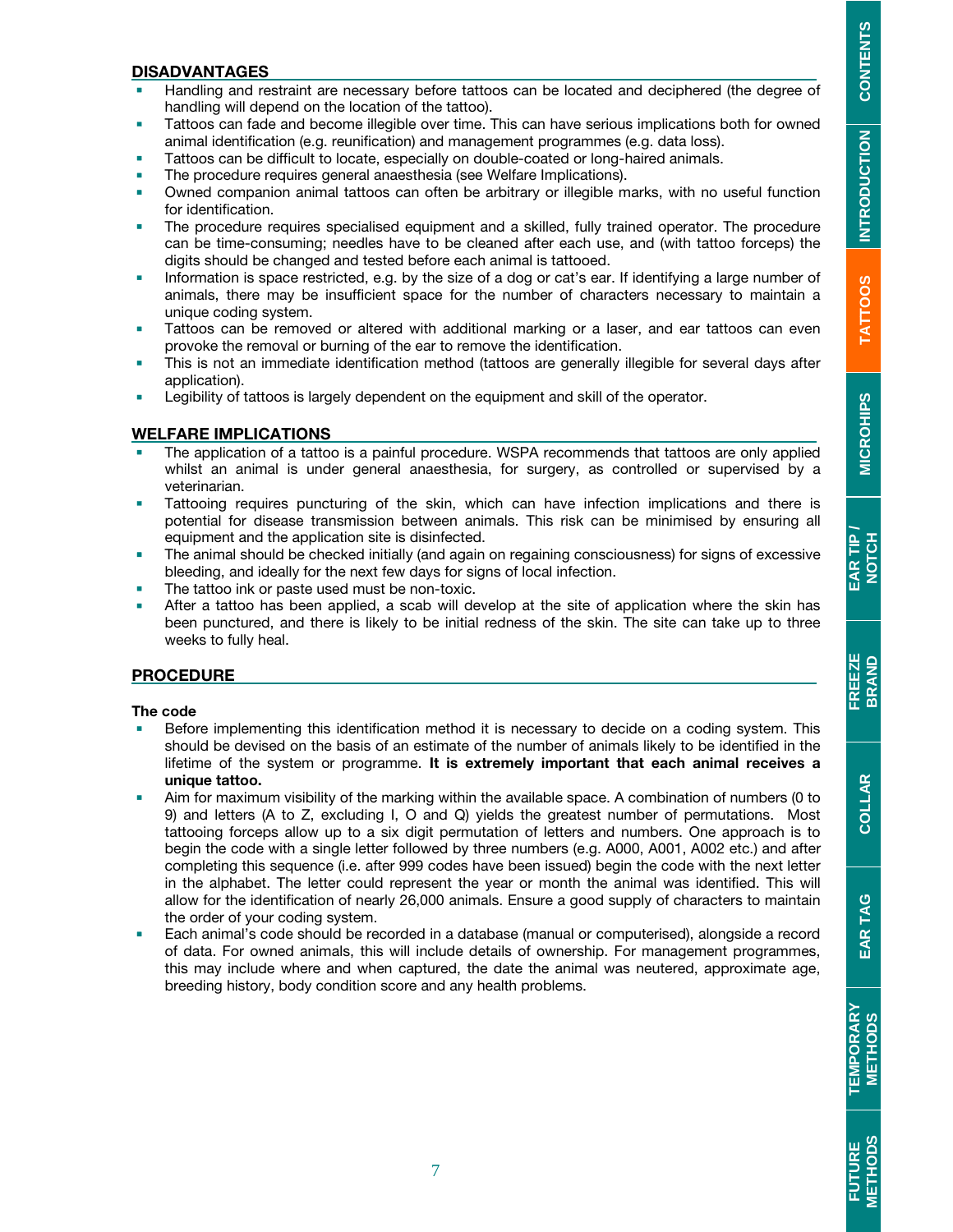#### The location

- It is important that the tattoo site is standardised when this is used as a system of identification. This will mean people know where to search when encountering an unknown animal, and in management programmes this will reduce handling time on recapture.
- The recommended location is on the inside surface of the ear pinna (see Figure 2). This is the most visible location, where a tattoo will be noticed even when not specifically searched for. The tattoo will not be covered by too much hair, and is less likely to be distorted by skin stretching during growth, making it more suitable for young animals.
- Another commonly used location is on the inside thigh of a rear leg. The stomach should be avoided as the tattoo may be later erased by surgery.



#### The method

The operator does not have to be a veterinarian, but must be adequately trained and competent. It is strongly recommended that tattoos are only administered on animals that are already under general anaesthesia (e.g. for neutering), which must be under veterinary supervision.

- **1.** Remove as much hair as possible from the tattoo site. Remove any dirt, loose skin, grease or wax from the area and thoroughly clean using cotton wool soaked in surgical spirit or alcohol. Allow the area to dry.
- **2.** Apply the tattoo using either a tattooing pen (see Method 1) or, for ear tattoos only, tattoo forceps (see Method 2). Ensure the equipment is sterile before use, and needles are suitably sharp so they will pierce the skin deeply enough to allow for the absorption of the ink. For ear tattoos, the ear should be held taut with no wrinkles.
- **3.** Do not remove excess ink from the tattoo site or attempt to clean the area this can reduce the effectiveness of the tattoo. Allow the site to dry and the ink will wear away naturally (this will take about 10 days).
- **4.** After each tattoo, clean the equipment thoroughly to remove any blood, ink or other debris, and soak in disinfectant. This is important as needles are likely to become contaminated with blood thereby facilitating disease transmission. Dry the equipment thoroughly and store in a safe and dry location when not in use. Characters for tattoo forceps should be cleaned using a small, stiff brush (e.g. a toothbrush) and the forceps should be regularly oiled.
- **5.** Record the animal's code on a record card and complete any other relevant documentation after applying each tattoo - avoid waiting and doing this in batches as errors may occur. For owned animal registration, tattoo operators need to provide the owner with a copy of the record card, and send another copy to the central registry within a specified time limit.

#### Method 1: Electric Tattooing Needle

This requires more skill than the next method (tattoo forceps), as the operator has to manually 'write' the inscription on the animal's skin, using a pen-style electric needle (see Figure 3). Hence, there is more scope for operator error in transposing the code, and there is also a lack of standardisation in the composition and appearance of the mark (e.g. how numbers or letters are written). With practice, however, this can be easier to apply and leave a more precise, fade-resistant tattoo.

The device comprises an electro-vibrator system of needles that simultaneously pierce the skin and inject ink. The needle is either dipped in ink, has an automatic feed supplying ink to the needle, or there is a reservoir of ink in the tip of the needle.



**Figure 3. Whilst still unconscious following a neutering operation, a dog's ear is tattooed using an electric tattooing device.** 

An electricity supply is required for this method.

EAR TAG

COLLAR

**FUTURE**<br>METHODS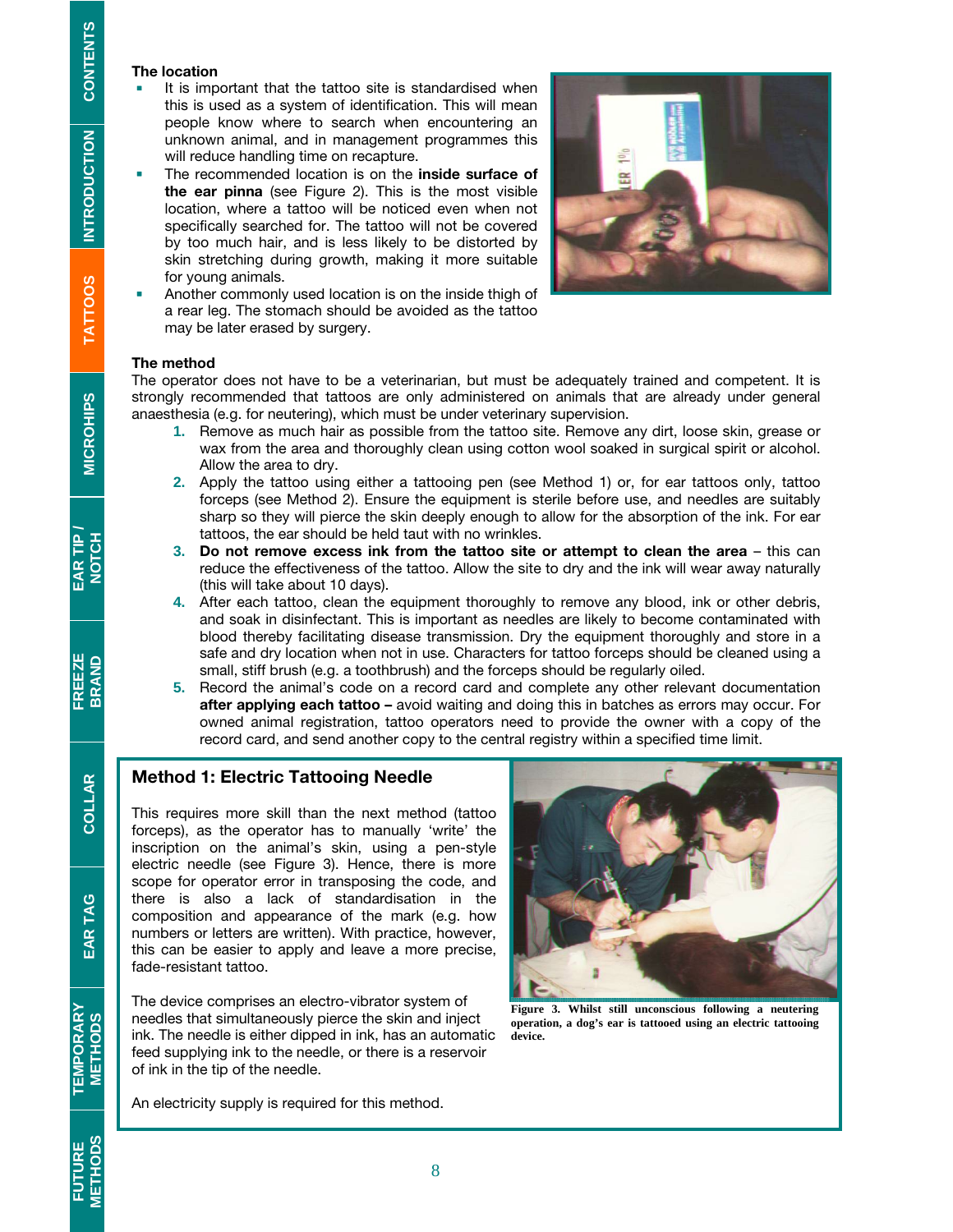# **CONTENTS**

# **TATTOOS**

**MICROHIP MICROHIPS** 

# EAR TAG

**EAR TIP / NOTCH FREEZE BRAND EAR TAG TEMPORARY METHODS FUTURE METHODS COLLAR TEMPORARY**<br>METHODS

# **FUTURE**<br>METHODS

#### Method 2: Tattoo Forceps

This method is the cheapest and easiest way of tattooing companion animals, with minimal training required for an operator to successfully leave a legible mark. This method is only suitable for ear tattoos, as access is required on both sides of the area where the tattoo is to be applied.

Specialised tattoo forceps consist of a pair of forceps or pliers, with individual metal tablets slotted into a frame in the jaws (see Figure 4). The tablets have protruding pins which, when the



**Figure 4. Ritchey® ear tattoo forceps.** 

forceps are clamped around the ear, pierce the skin and leave a pattern of letters and/or numbers. Ink or paste is then rubbed into the punctures to produce a permanent mark.

The exact procedure will depend on the particular model of forceps used – instructions supplied by the manufacturer should be followed carefully, but these are general guidelines:



**Figure 5. The ear of an anaesthetised dog is tattooed with forceps.**

- **1.** Open the lever lock bar and insert the desired characters into the forceps, taking care to insert them in the right order (in 'mirror' order). Close the lock bar.
- **2.** It is advisable to test the forceps on a piece of card (the animal's record card for instance) to check the characters are inserted correctly and none are broken or too worn. This is important as it will be impossible to correct a mistake once the tattoo has been applied.
- **3.** Shake the tattoo paste or ink to ensure an even concentration of pigment. Apply a small amount of liquid or paste ink directly to the tattoo site, using your thumb (or the roller dispenser of the container if applicable). Do not smear ink too liberally and obscure the veins. Apply some ink directly to the protruding pins of the forceps.
- **4.** Before the ink on the tattoo site or pins has time to dry, position the forceps around the pinna avoiding hair, blood vessels or ribs where possible. The needles should be on the inside ear along the centre axis of the ear flap.
- **5.** Pierce the ear through the ink with a quick, firm motion, avoiding excessive pressure but ensuring the forceps are fully closed, then release immediately (see Figure 5).
- **6.** Apply more ink or paste to the tattoo site (see Figure 6) and rub firmly (using thumb against fore finger) against the lay of hair into the puncture holes for at least 10 seconds to ensure penetration. If there is bleeding, continue rubbing ink into the holes (if you use an ink with antiseptic or healing properties this will stem the bleeding). Do not remove excess ink.



**Figure 6. Ink is applied to the ear of an anaesthetised cat that has been notched with tattoo forceps.**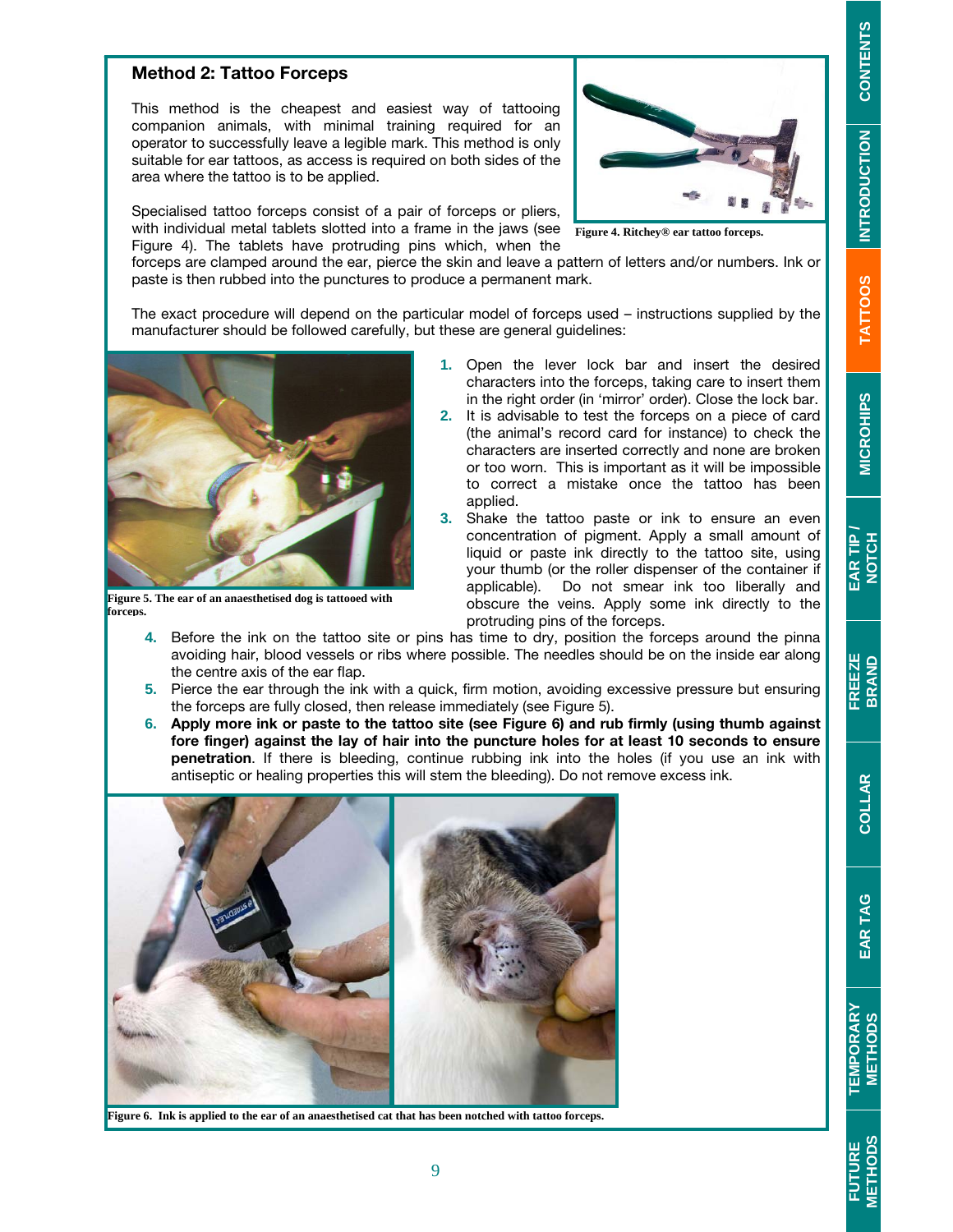#### Fading and legibility

This seems to be influenced by a number of factors, including the location and proper preparation of the site, the procedure used, and the type and quality of ink or paste. If a tattoo mark is illegible it is likely it was not correctly administered. The following are some general rules for creating a longer lasting tattoo with tattoo forceps:

- Do not use turpentine or coal oil to prepare the tattoo site, as these will affect the ink.
- **There should be three separate applications of ink or paste: to the site before application, to the** pins of the forceps, and to the site after application.
- After the third application ensure the ink is thoroughly massaged into the puncture holes for 10 seconds.
- **Tattoo forceps should be used properly with a firm, swift motion so that the punctures are of even** penetration. If too much pressure is used, this can prompt profuse bleeding of the ear, which may continue after the ink has been applied and cause the ink to 'wash out' of the puncture holes.
- Ensure the forceps are closed completely when applying the tattoo there will be a 'crunch' sound when this is done properly.
- Excess ink should not be removed, and if possible the area should remain dry and undisturbed until healed to prevent the ink from running (this can take several weeks).

Some other factors to consider are:

- A tattoo will not be clear for several days after it has been applied because of the presence of excess ink and the scab that forms where the skin has been punctured. It can take around three weeks before there is a clear, legible mark. Tattooing should thus be carried out some weeks in advance of identification being required and a temporary marker used initially.
- When a tattoo is applied, the pigment disperses down through the damaged epidermis and upper dermis layers. Its presence triggers an immune response, and phagocytes engulf the particles. As the area heals, the damaged epidermis flakes away, along with any surface pigment. As the upper dermis layer heals, pigment remains trapped within fibroblasts, concentrating in a layer just below the dermis–epidermis boundary. Its presence there is very secure, but over many years the pigment tends to migrate deeper into the dermis, and this can account for the long-term fading of tattoos.
- **The uneven contours of the pinna, and irregular thickness especially near the base, may contribute** to tattoo fading. Characters positioned towards the thin tip or fringe of the ear may be less defined, making the tattoo more difficult to read.
- The type and quality of ink used is critical in achieving a permanent, legible mark see Equipment and Supply. The ink or paste should be highly contrasting with the colour of the animal's skin.
- Tattoos can fade in prolonged sun exposure. If this could be a problem then an alternative location such as the inner thigh may be more suitable (this will require the use of a tattooing pen).
- Forceps can hold characters of varying sizes. For dogs, characters around  $\frac{1}{4}$  inch high seem to make the most readable ear tattoos.
- **Tattoos remain the most legible when applied after the animal reaches adult height, and for ear** tattoos there will be more room to correctly position the tattoo on adults. For puppies or kittens the inscription needs to be small and dark enough to withstand the distortion and fading caused when the skin stretches as the animal grows.
- **In population management programmes, tattoos may be difficult to read in recaptured animals** because of chronic skin infection or inflammation (which can cause darkening of the pinna) or scarring. The presence of ticks, other diseases or injuries can also obscure tattoos.

COLLAR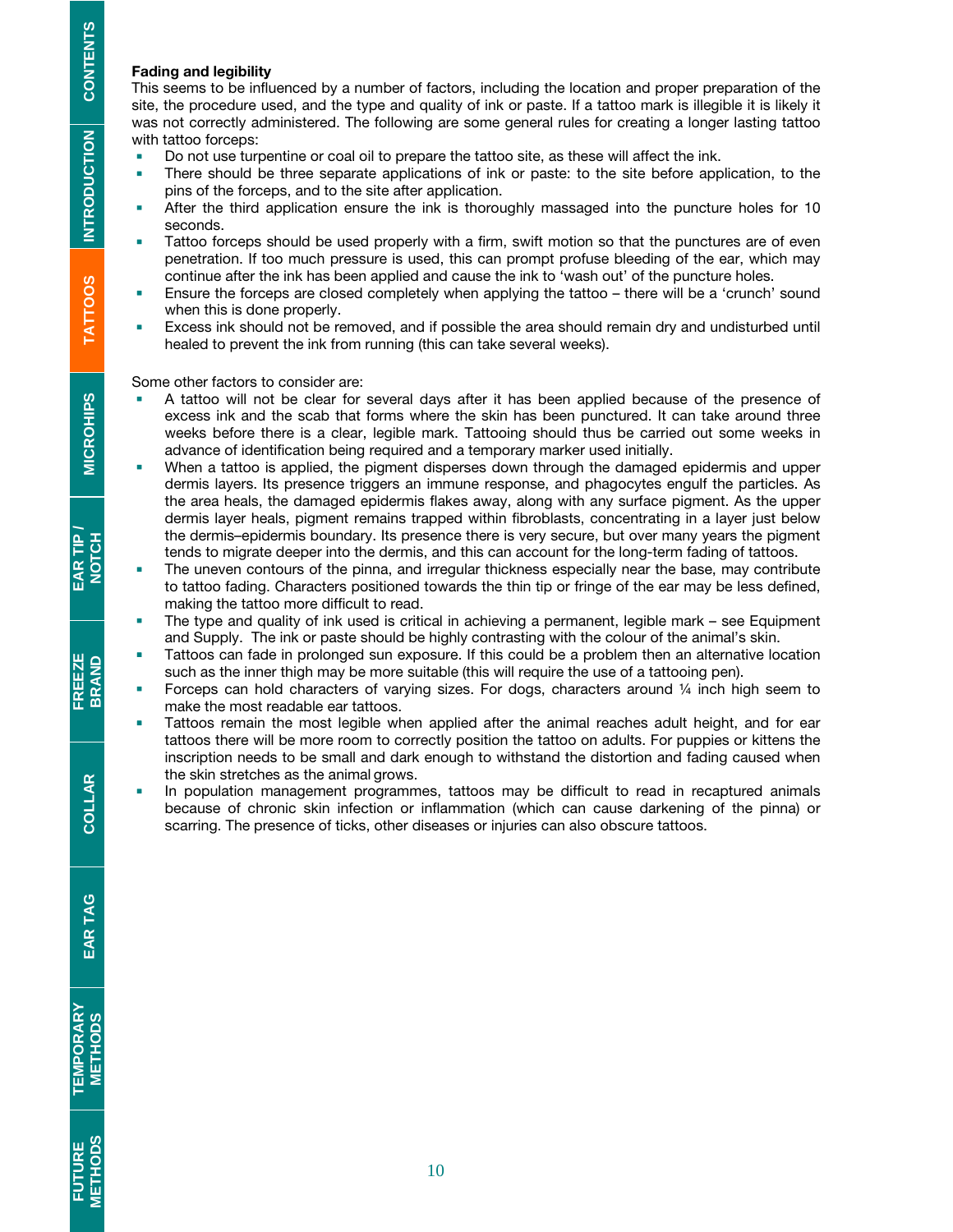#### EQUIPMENT, COST AND SUPPLY

#### Tattoo needles/forceps

A tattoo forceps kit with characters and ink can be purchased for less than US\$100. If looked after properly, the forceps will last indefinitely. Forceps specifically designed for smaller animals are available (see Figure 7).

Electric tattooing devices are more expensive, with prices starting at around US\$150 (see Figure 8).

#### Tattooing ink or paste

- Tattoo ink or paste must be safe and non-toxic.
- **The colour must be highly contrasting and is usually supplied in black or green.**
- **Ink and paste containing antiseptic properties should be used to reduce the risk of infection and** stem bleeding.
- Ink sufficient for 50–60 applications costs around US\$8, and a 500g tub of antiseptic tattoo paste costs around US\$5.
- Ink may be supplied with a roll-on applicator (see Figure 9), which can be useful for application. This costs around US\$3.
- 'Indian ink' (also known as India ink or Chinese ink) has found to be a long lasting option for animal tattoos. This is a simple black ink commonly used in printing or drawing. Verbal reports indicate that tattoos last 10 years or more with little or no fading, compared with 5 years or less for other types of ink. However, there is a concern that non-tattoo ink contains impurities or toxins which may lead to infection.



**Figure 7. Ketchum® tattoo forceps, set of characters (digits 0 – 9 and A – Z), and tattoo paste.** 





**Figure 8. Jorgenson® complete small animal electric tattooing kit.** 

**Figure 9. Ketchum® roll-on tattoo ink.** 

#### **Suppliers**

- Ketchum Manufacturing (UK and Canada) guarantee tattoos will be legible and permanent if their equipment and ink are used and the correct procedure is followed. They supply a wide range of tattoo equipment (forceps, pins and ink). www.ketchums.co.uk www.ketchums.ca
- **Ritchey plc** (UK) and **Ritchey Tagg** (International). Formerly Brookwick Ward & Co.), this company based in Ripon, UK, specialise in animal identification and ship worldwide. They manufacture the Hauptner–Herberholz tattoo forceps and accessories (characters – 5mm, 6mm or 7mm in height, ink – in tubes of black, white or green, black liquid tattooing ink). They also produce special characters (5mm or 7mm). www.ritchey.co.uk http://www.ritcheytagg.com/ Ritchey plc, Fearby Road, Masham, Ripon, Yorkshire HG4 4ES Tel: +44 (0) 1765 689541.
- **Vet Tech Solutions** (UK) have a range of products for animal identification, including a complete electric animal tattoo kit. http://www.vet-tech.co.uk
- **Tattoo Supply Corporation** (USA) sells animal marking kits (Figure 8), which include the electric tattooing needle (with a tube and needle removal system for cleaning and sterilisation). They will ship internationally. www.tattooequipment.com
- **Animal Identification and Marking Systems** (USA) specialise in tattooing equipment for laboratory animals but sell electric tattooing pens suitable for dogs and cats. Useful training is also provided on their website. http://www.animalid.com/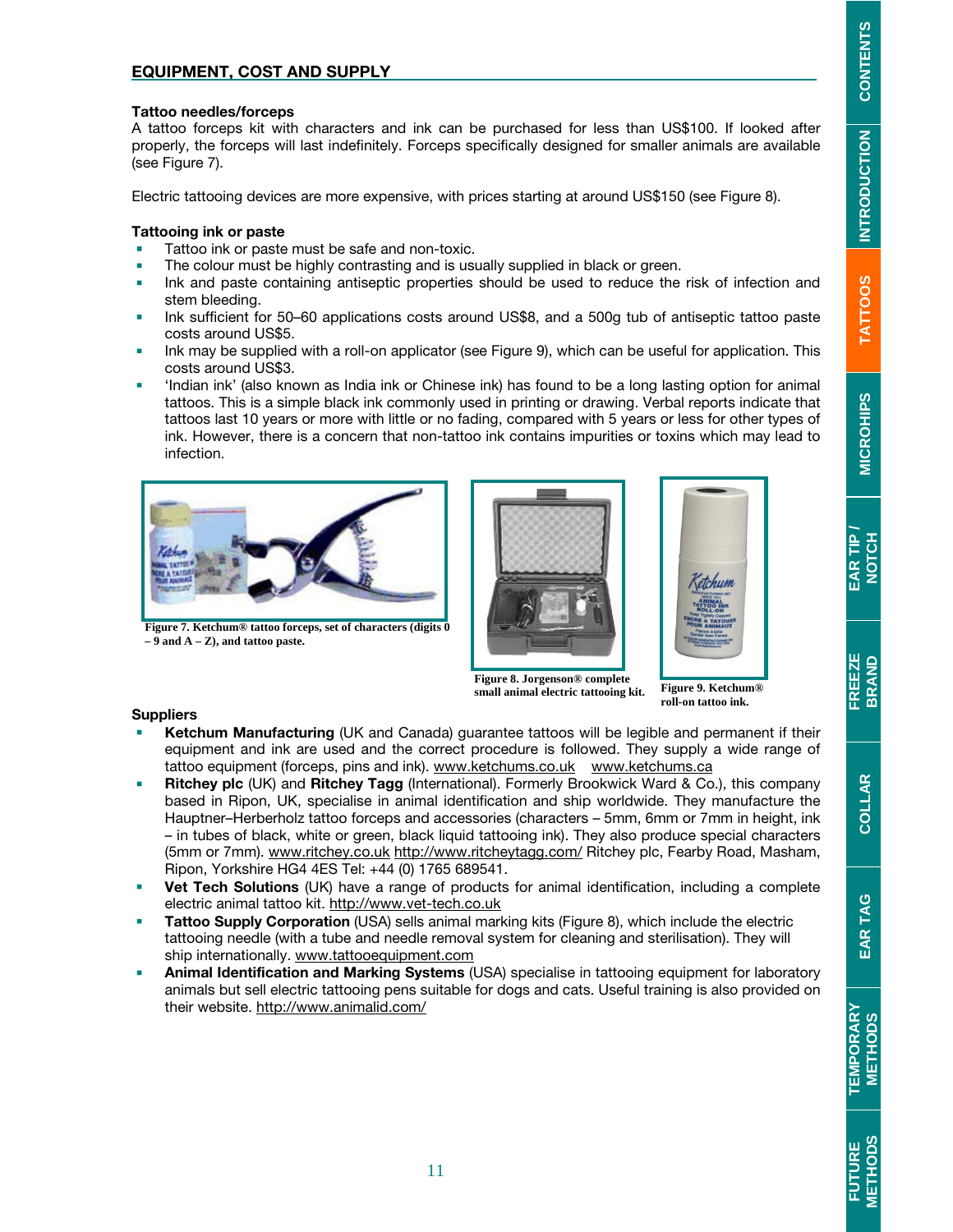## The Microchip

Microchipping is a form of radio frequency identification (RFID), whereby a signal is transmitted between a transponder (the microchip) and a reading device (the scanner). The microchip is implanted under an animal's skin, and transmits a unique alphanumerical code when energised by the radio signal generated by the scanner. The scanner provides a digital display of the code, which is registered on a database along with information pertaining to that animal. The identification of companion animals is arguably one of the most useful and widespread application of microchips.

The obvious disadvantage is that microchips do not provide visible identification; hence they need to be coupled with a visible method, preferably one that indicates the presence of a microchip (most microchip suppliers provide an accompanying tag to display on the animal's collar, as in Figure 10).



**Figure 10. Identichip® microchip and accompanying tag.**

Microchipping does, however, provide the only truly permanent and effective method of identifying companion animals to date, with enormous potential for animal health and welfare. By providing such effective reunification this method significantly reduces the number of lost animals that contribute to the stray population. It also provides traceability to owners who persistently allow their animals to roam; encouraging responsible ownership. Microchip identification allows shelters to avoid the expense of housing, feeding, providing medical care, rehoming or euthanising thousand of animals, because of the reunification it facilitates. Microchipping is becoming a standard practice at rehoming centres, with many requiring all outplaced animals to be microchipped (i.e. before being rehomed or returned to owners). Microchips are the preferred identification method when considering the requirements of a standardised international system<sup>16</sup>, and are now compulsory for cross-border pet travel under the Pet Travel Scheme (PETS) – no other methods are acceptable4 .

Setting up a microchipping system requires considerable planning and infrastructure, which must take into account the aims of the system and scope of animals to be identified. The high start-up costs can be prohibitive. Because of this, combined with the importance of central control and administration, it is strongly recommended that companion animal microchipping systems are administered by government agencies. This will also enable greater negotiation with microchip suppliers. Microchipping is often now incorporated under municipality licensing programmes, and in many countries microchipping is replacing tattoos as the government-recommended form of companion animal identification.

Incompatibility of microchips and scanners (a result of manufacturers developing competing technologies) has historically presented a serious limitation of this method. With the development of ISO standards this is becoming less of an issue (see Standardisation), and universal scanners are now available that can read most types of microchip. It is very important that only systems compliant with ISO standards are used – other systems may be cheaper, but in effect this devalues the whole principle behind microchip identification. When implementing this method consider the microchips and scanner as a package, to ensure compatibility.

Educating dog and cat owners about the importance of permanent identification with microchips can only be effective if those agencies dealing with stray dogs and cats have the equipment available to detect them. Otherwise, the rapid reunification offered by this method breaks down. It is important that organisations encountering dogs and cats not only have easy access to universal scanners but are aware of how to use them correctly and understand the importance of scanning every animal properly. In more developed countries, microchip scanners are becoming increasingly prevalent in rescue centres, shelters and veterinary clinics, and many animal control officers and animal welfare groups now routinely carry portable scanning devices. Microchip manufacturers often supply organisations with scanners free of charge, in an attempt to facilitate the use of microchips (and as an incentive to purchase that company's technology).

**TEMPORARY<br>METHODS**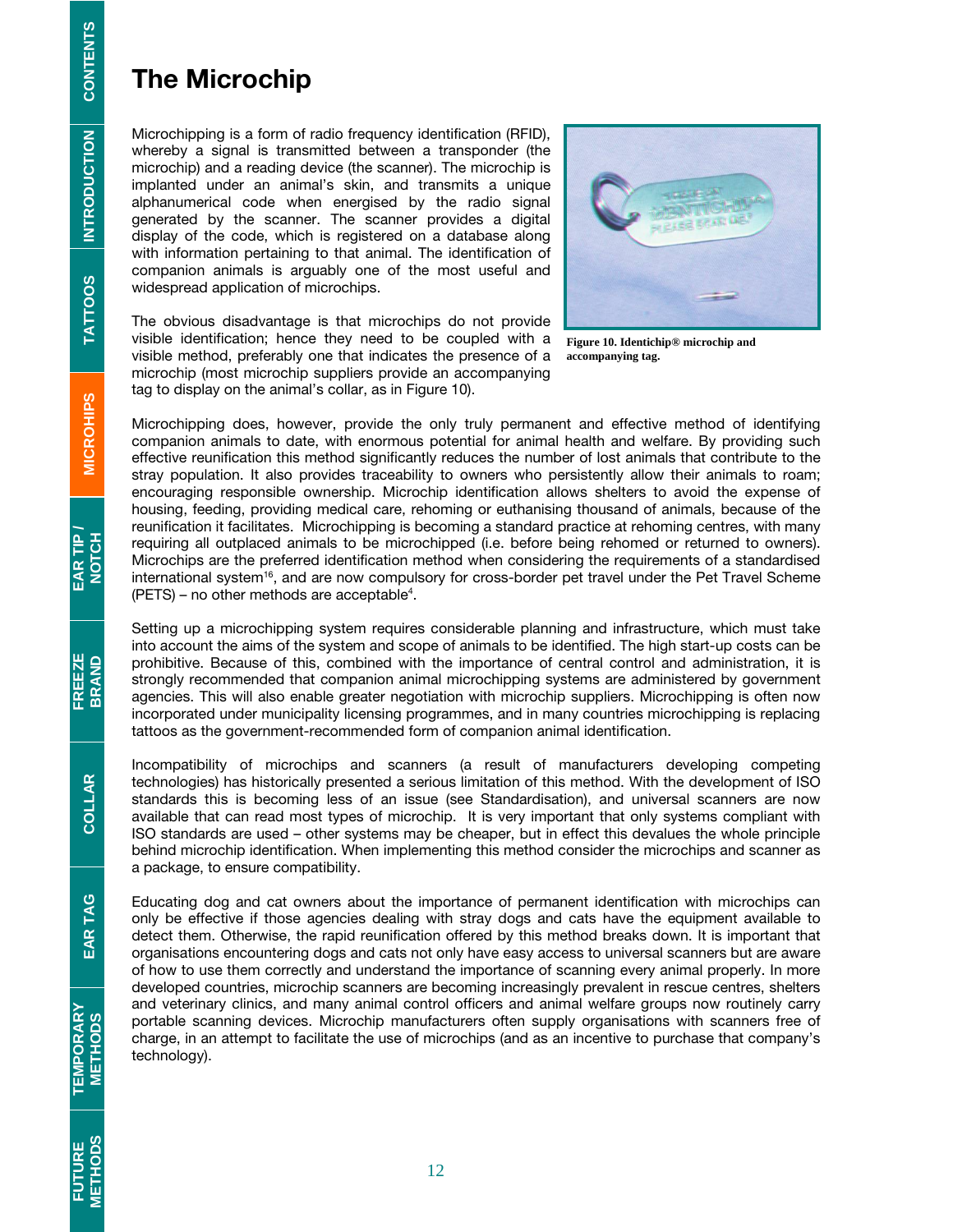**TATTOOS** 

#### ADVANTAGES

- Provides permanent, unequivocal identification for the duration of an animal's life (a microchip typically lasts 25 years).
- **Microchips cannot be removed or tampered with without surgical intervention.**
- Microchips will not cause any discomfort if implanted correctly, and will not alter the animal's appearance or affect its behaviour.
- Minimal handling and restraint is necessary to identify a microchipped animal physical contact is not always required.
- The implanting procedure is quick and should cause minimal discomfort (comparable to a routine vaccination).
- The technology has proven to be safe with reported complications rare.
- This is the only method that can guarantee a unique, unalterable code.
- Personal information of owners will not be visible to the public.
- Low margin of operator error (the code is pre-programmed and read electronically).
- **Provides traceability which may infer wider benefits in relation to long-term monitoring and data** collection, e.g. longitudinal studies of feral cats, alerting breeders to congenital defects (hence encouraging responsible breeding practices) and general companion animal statistics such as adoption and death rates.

#### **DISADVANTAGES**

- The technology required can be expensive to purchase.
- **Supply may present a problem in some regions. Unless scanners are made freely and widely** available to equip all agencies encountering stray dogs and cats, microchipped animals may go unidentified.
- A microchipping registry requires significant infrastructure, incorporating a computerised database and a 24 hour staffed call centre or website access.
- Identification is only possible if a suitable scanner is available.
- No visible identification. The microchip needs to be accompanied by a visible indicator or it will not deter theft of owned animals and may impede chances of reunification.
- Technology obsolescence remains a concern, i.e. not all scanners are universal and non-ISO microchips are still being manufactured.
- There is a risk of subcutaneous migration of the microchip from the original implantation site, especially in loose-skinned animals, although with more recent methods and technology it is unlikely that the chip will migrate more than a few centimetres.
- Comprehensive operator training is required (see Procedure).
- Risk of microchip failure, or of 'scrambling' if a second chip is implanted.
- The accuracy of this method is dependent upon the owner, e.g. in informing the database provider of changes in contact details or ownership.

#### WELFARE IMPLICATIONS

- If implantation is carried out properly the animal should feel no more discomfort than for a normal injection, and the whole process should take around 2 minutes.
- There is no requirement for either a general or local anaesthetic, or for hair removal.
- Any animal which appears to be in a poor physical condition or is known to react to needles or be allergic to vaccinations should be referred to a veterinarian before microchip implantation.
- There is a risk of introducing infection to an animal during implantation but this is minimised as the equipment is supplied in sterile units (see The Microchip).
- The scanning process may cause distress to some animals, especially as it is often necessary to scan the whole body of an animal, perhaps multiple times. This could be particularly problematic with fearful or aggressive animals. Certain animals may react aversively to the sound emitted by scanning devices (some scanners have the option to deactivate the sound).
- **•** Once an animal has been microchipped and registered, there will be complete records tracking the animal's ownership status for the duration of its life, which will help protect the animal's welfare (e.g. when it becomes lost, or is involved in an accident).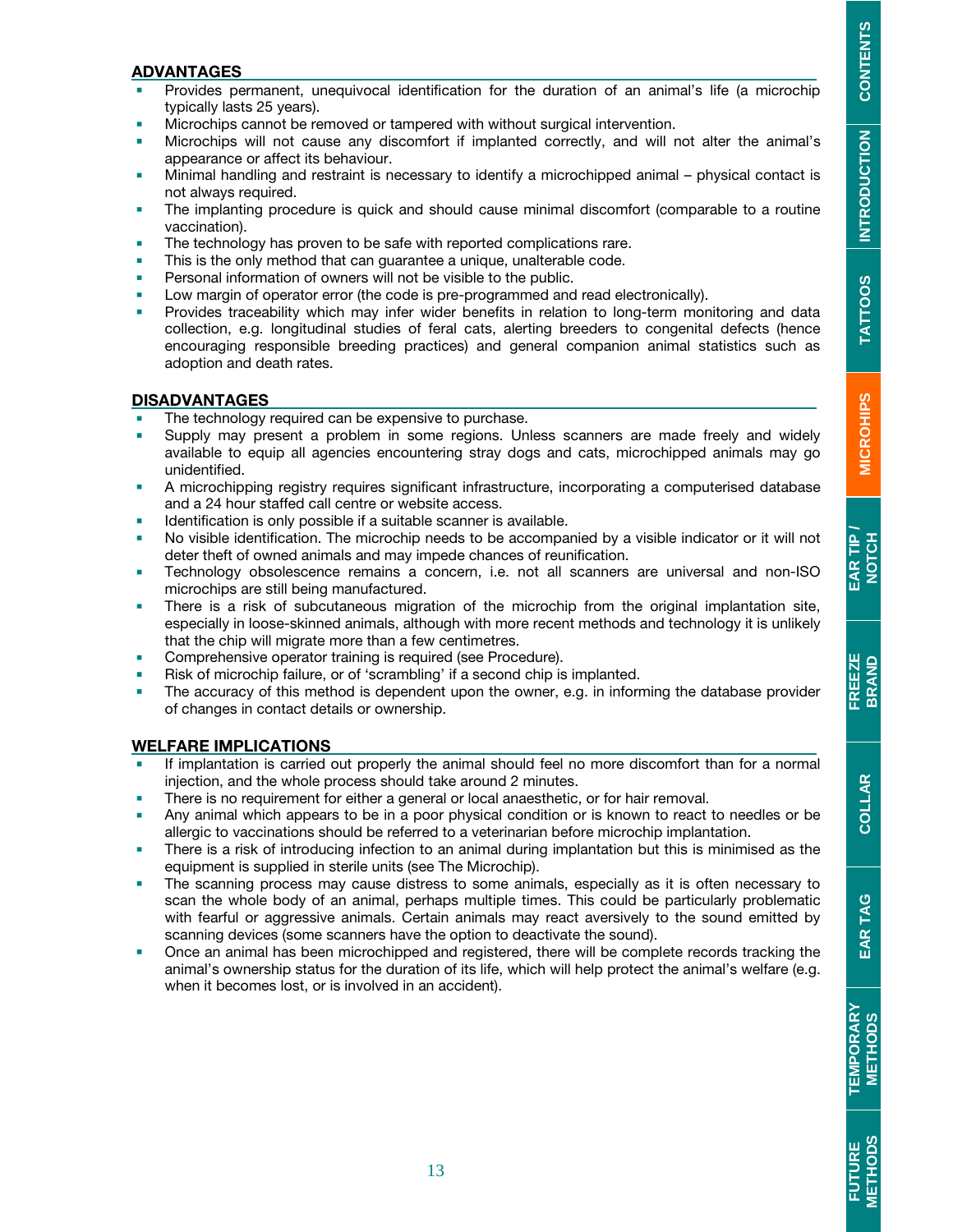**The safety of microchips has been reviewed by many regulatory authorities, as with any other** implantable medical device, and microchips have been consistently approved as a safe and effective method of animal identification. Although there have been reports a link between microchip implants and tumour formation in dogs and laboratory animals, this has certainly not been proven. Referring to safety of microchips for human use, the US Food and Drug Administration stated that "In all the safety data the FDA has reviewed for this device, including extensive animal data, we have seen no evidence suggesting toxic or carcinogenic effects.<sup>75</sup> Although there is a need for continued scientific research into this technology, we know that many millions of dogs and cats have been microchipped worldwide with only a minute proportion reporting a problem – the World Small Animal Veterinary Association (WSAVA) Microchip Committee is aware of fewer than ten reports of tumours forming in association with a microchip $^6$ . WSPA believes that the benefits inferred by microchipping far outweigh this unsubstantiated risk to animal health.

#### **THE MICROCHIP**



**Figure 11. Individual pre-sterilised microchip pack (PPS).** 

A microchip is an integrated circuit contained within a very small transponder, ranging in size from 12 to 28mm long and 2 to 3.5mm in diameter. The device is encased in biocompatible glass, so it can be inserted into living tissue without causing injury or adverse reaction, and can fit inside a compatible hypodermic syringe. The memory circuit of each microchip is programmed with a unique 15 digit alphanumeric code. The microchip itself is inactive with no internal power source – it is energised by the radio signal transmitted by the scanner.

Only microchips complying with ISO standards 11784 and 11785 should be used to identify companion animals (see Standardisation). Every microchip must be supplied in a 'pre-packed sterile' (PPS) unit (see Figure 11). The PPS unit should contain the microchip and needle, a sterilisation indicator, an expiry date and at least three self-adhesive bar codes containing the microchip's code



**Figure 12. PPS unit including disposable syringe.** 

(one each for the owner, the implanter's records, and the database). In some units, the microchip will be contained within a needle already attached to a disposable syringe (as in Figure 12). In others, the microchip and needle will have to be placed in a re-usable 'gun' (see Figure 16).



**Figure 13. Microchip and implanting needle.** 

Microchips 12mm in length or less have been shown to be least prone to migration or breaking in independent trials<sup>7</sup>. The needle gauge and needle outer diameter are also important to consider. The needle needs to be larger than a conventional needle as it must house the microchip, but should be as thin and sharp as possible to minimise discomfort and the risk of haematoma upon insertion (see Figure 13). The supplier should offer to repurchase unused PPS units (to ensure their safe disposal).

Manufacturers of microchip technology should provide traceback capability ensuring a specific microchip number can be traced from its source of production to the animal into which it has been implanted. Distributors should ensure they have full product liability insurance.

**INTRODUCTION TATTOOS**

**TATTOOS** 

S TATTOOS INTRODUCTION CONTENTS

**INTRODUCTION** 

**CONTENTS** 

EAR TAG

FUTURE<br>METHODS

Morrissey, S. (2007) Are microchip tags safe? *Time* www.time.com/time/health/article/0,8599,1672865,00<br><sup>6</sup> World Small Animal Veterinary Association (WSAVA) Microchip Committee. Microchip Safety and Efficacy. www.wsaya.or

Pet-Detect® Microchipping Equipment (2008) Technical Information- Migration. http://www.pet-detect.com/TIMicrochips.php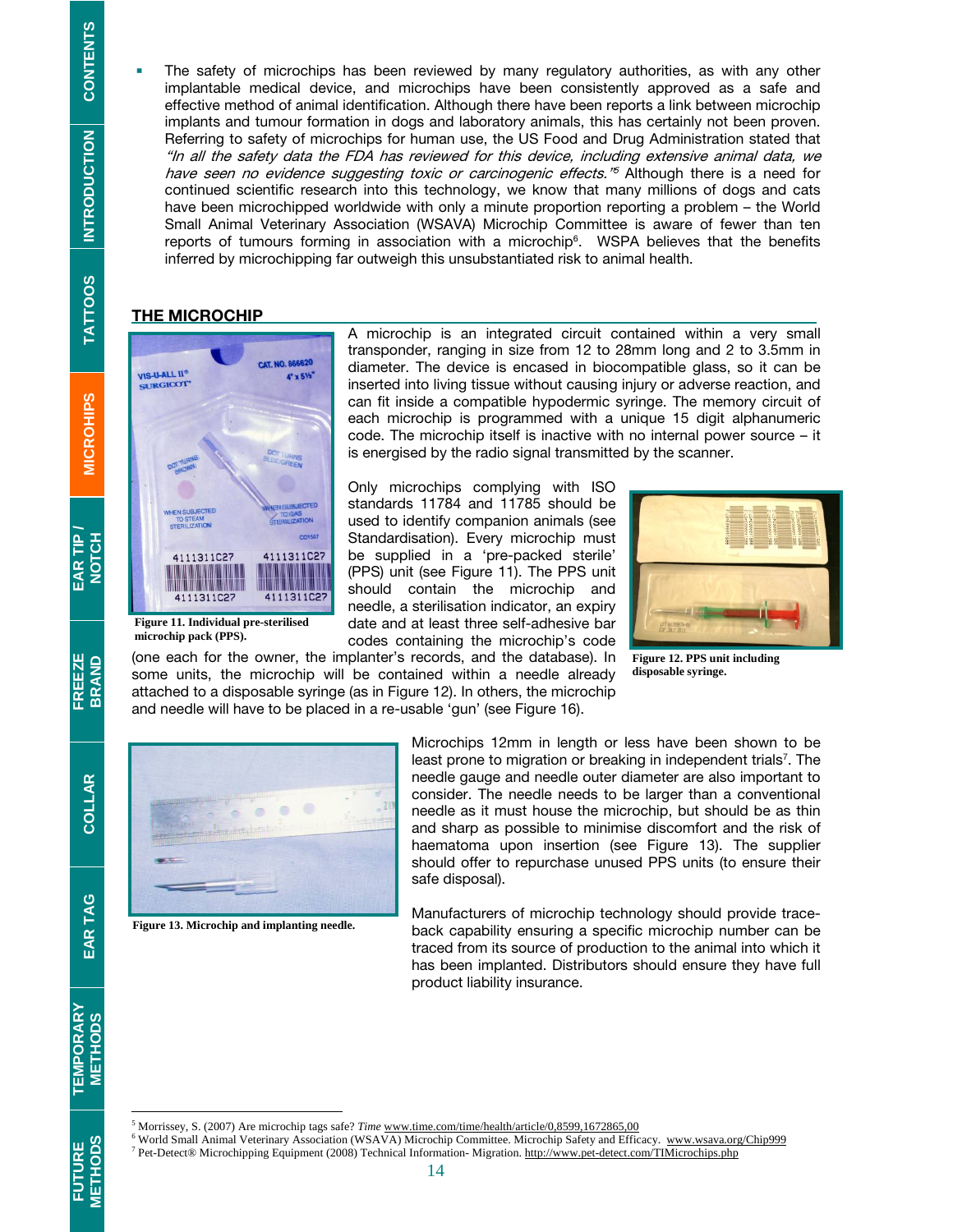#### THE SCANNER



**Figure 14. Portable microchip scanner.** 

Scanners generate a low frequency radio band that is intercepted by the microchip, which uses the energy from this band to power itself and transmit a return signal to the scanner. The scanner decodes the signal and displays the microchip's identification code on a liquid-crystal display window. With some scanners, the code can be relayed via computer interface to a database to instantly yield information about the microchipped animal (see Figure 14).

Scanners should have passed the ISO approved performance test (see Standardisation) and be able to read FDX-B (ISO 11784) microchips. They should also be compatible with the communication protocols in the geographic locale in which it is to be used, i.e. able to read microchips commonly used in the country. It is recommended that the scanner can read FDX-A microchips until 2026. Cheaper scanners will read fewer types of microchip. However, each additional technology to be read reduces the efficiency of the device's operation (e.g. speed, range etc), so the more expensive scanners should read most available microchips but may be slower to operate. Second-hand scanners should be avoided, as they may not be reliable.

Battery-powered scanners should have a low battery indicator and stop operating when operating function is compromised by low power input. Ensure batteries are always fully charged and that the manufacturer's directions for battery care are followed closely. As scanners emit and receive electromagnetic energy they may be affected by other electronic equipment or metallic objects and should be kept at least one metre away from these. If possible, avoid operating scanners on stainless steel tables and remove metal collars from animals prior to scanning.

#### **PROCEDURE**

#### **Training**

-

- In most countries microchip implantation is not considered a medical act and hence does not require a veterinary surgeon. Before setting up a microchipping system, however, it is important to check local and national regulations. According to the UK's Royal College of Veterinary Surgeons<sup>8</sup>, the procedure does not need to be performed by a veterinary surgeon unless:
	- the method used is *not* the subcutaneous route, an ear tag or bolus;
	- the entry site needs to be repaired or closed;
	- the animal needs to be chemically restrained; or
	- there is any undue risk to the health or welfare of the animal.

The American Veterinary Medical Association, however, categorises microchip implantation as a veterinary procedure, which must be performed by a veterinarian or under the direct supervision of a veterinarian<sup>9</sup>.

 Whether or not they are a veterinarian, the implanter should be suitably trained by a competent organisation or professional. All companies following the ICAR Code of Practice (see Standardisation) provide training courses in the use of their products. Training should be comprehensive and include: the implantation procedure, potential adverse reactions, standard implantation sites, microchip technology, animal handling, health and safety issues and registration. A certificate should be issued to non-veterinarian agents along with an Implantation Manual, which confirms the individual attended and understood the course.

EAR TIP **NOTCH** 

**MICROHIP MICROHIPS** 

**TATTOOS** 

<sup>&</sup>lt;sup>9</sup> American Veterinary Medical Association (2006) The objectives and key elements needed for effective electronic identification of companion animals, birds and equids. http://www.avma.org/issues/pilcy/electronic\_identification.asp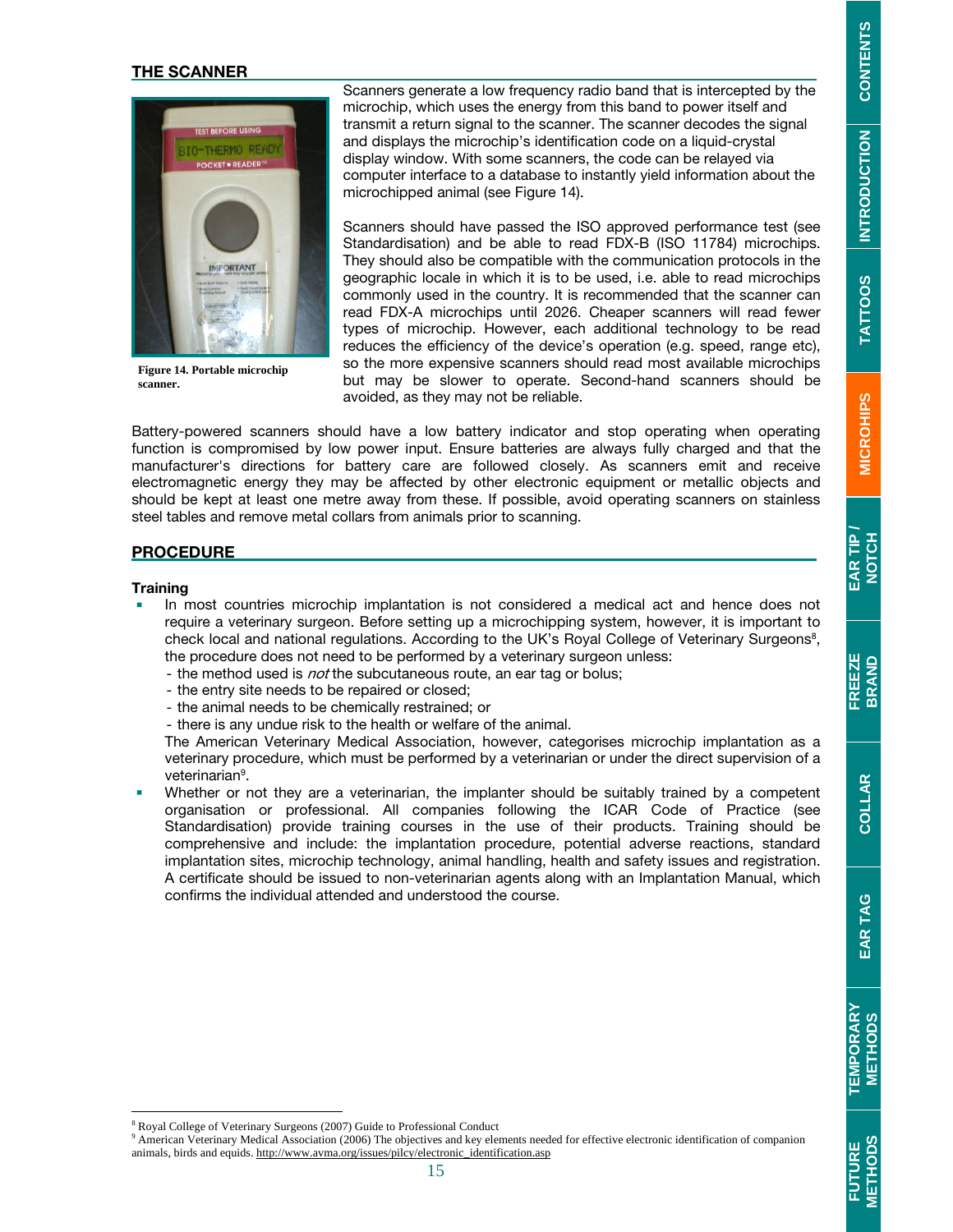**Point of shoulder Scapula (shoulder blade) ISO standard implantation site** 

**Figure 15. ISO standard microchip implantation site (at the back of the neck, midway between shoulder blades but slightly towards the head).**

#### Implantation Procedure

**Figure 17. Implanting a microchip- one person restrains and comforts the animal, whilst another implants the microchip.** 

Before implantation, ensure that the animal does not already have a microchip– scan the whole body slowly and carefully (see Scanning Procedure), and check for any other forms of identification such as tattoos. If a microchip is already present do not implant another one. A second microchip may confuse the scanner leading to mis- or no identification.

The microchip should be fitted according to the manufacturer's instructions (manufacturers should provide an Implantation Manual to each implanting agent), but the following are guidelines:

- **1.** Ensure the packaging of the PPS unit is not damaged. Before opening the PPS unit, scan the microchip to confirm it is functioning and the code corresponds with the barcode on the packaging (this will also check the scanner is working).
- **2.** The animal should be humanely restrained and comforted by a second person, as would be required for a vaccination. The second person should hold the animal's collar from the side while kneeling on the opposite side to the implanter, and facing in the same direction as the animal (Figure 17).
	- **3.** Clean the area around the implantation site thoroughly using a suitable antiseptic solution. This is essential for preventing bacteria from the surface being introduced to the animal during implantation.
	- **4.** Microchipping of dogs and cats is a simple straightforward subcutaneous (under the skin) injection. If the microchip is supplied already assembled with a syringe, simply remove from the PPS unit and it is ready for implanting.
	- **5.** For microchips not supplied in a pre-assembled syringe, open the PPS unit and remove the needle by taking hold of the plastic 'flag'. Insert the tapered conical end into the front of the microchip implanting gun, like the one shown in Figure 16. Once the needle is engaged, remove the plastic holder and retain for replacement over the needle after implantation.
	- **6.** Take hold of the skin just behind the implantation site. To ensure the microchip is left in the correct position, avoid pinching too much loose skin (Figure 17).



It is crucial that the microchip implantation site is standardised for dogs and cats. For the signal to be transmitted efficiently between scanner and microchip the two devices must come into close proximity. This interaction will be optimised if operators know to target a standardised location, reducing restraint time and increasing efficiency.

The ISO standard implantation site for companion animals is subcutaneously on the dorsal midline just cranial to the scapulae (shoulder blades) (see Figure 15). This is also recognised by the WSAVA. The standard implantation site in continental Europe is in the midway region of the left neck, and this is the only other site recognised by the WSAVA.

#### **Figure 16. Microchip implanting gun.**



**TATTOOS** 

**TEMPORARY**<br>METHODS

FUTURE<br>METHODS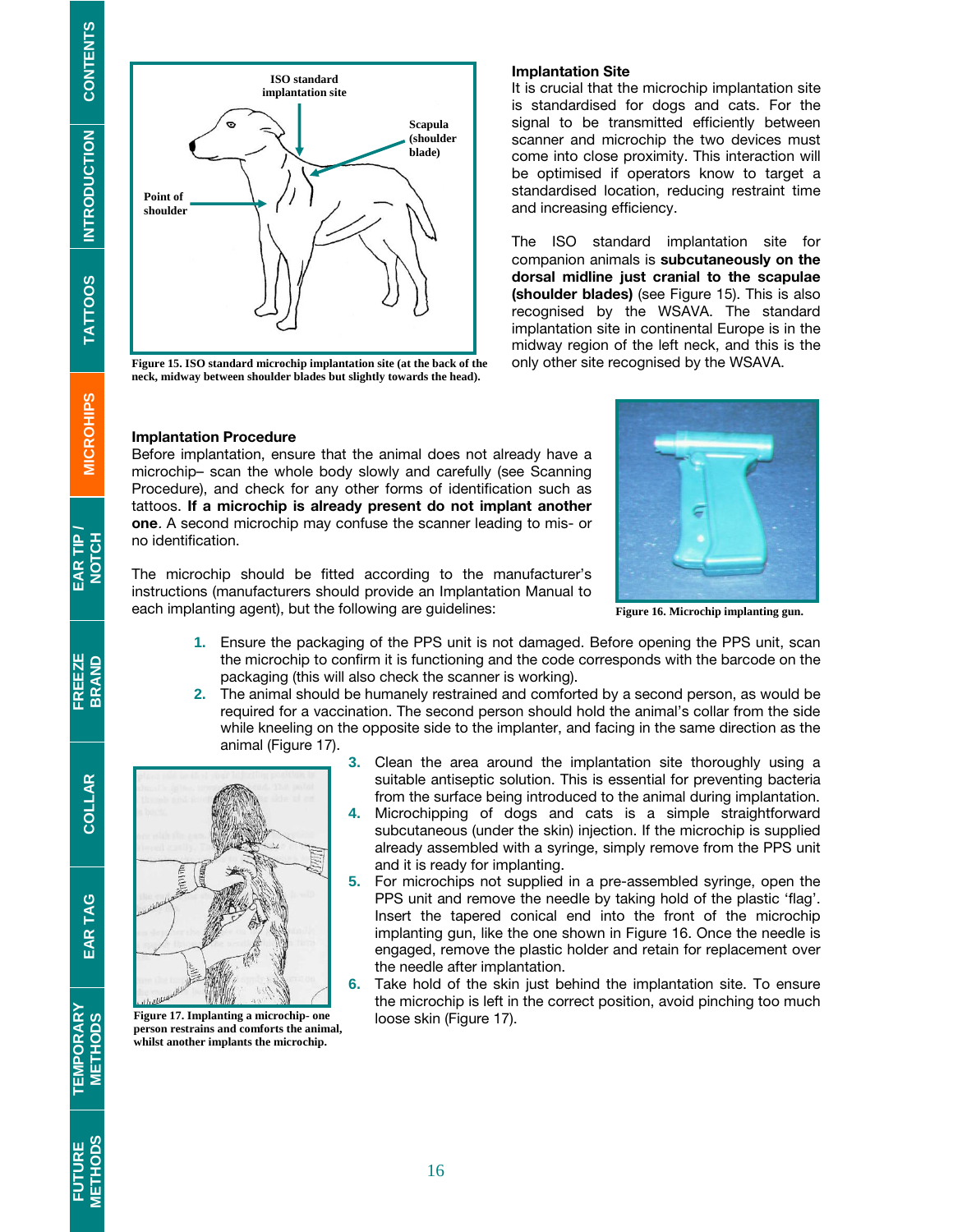COLLAR

- **7.** If the implantation site is between the shoulder blades your injecting position is with the needle parallel with the animal's spine, pointing towards the head. The point of entry of the needle should be between thumb and forefinger into the skin at a 30 degree angle. Insert the needle by applying gentle pressure. Entry should be achieved easily because the sharp, bevelled needle point will make a small cut in the outer layers of skin, allowing the rest of the needle to pass through. Push the needle in fully to the end of the shaft (to the plastic hilt if using a gun). If using a syringe, insert the needle fully and withdraw in a single smooth motion, whilst still pinching the surrounding skin. This and the angle of insertion minimises the possibility of the microchip accidentally being withdrawn with the implanting device. If using a gun, insert the needle fully and depress the trigger, then release. This will activate a plunger to push the spacer within the needle and expel the microchip into the subcutaneous layer of the animal.
- **8.** Once the needle has been removed, apply pressure on the entry site with a finger for two or three seconds. The microchip should remain at a 30–45 degree angle to the longitudinal axis of the animal. (Over time, natural fibrocytes and collagen fibres will build up around the microchip anchoring it in location.)
- **9.** Dispose of all needles and hypodermic syringes as clinical waste, in accordance with regulations.
- **10.** Immediately after implantation, scan the implantation site to confirm successful placement of the microchip and ensure the device is functioning properly.
- **11.** Complete the relevant documentation after implanting each microchip (see Registration).
- **12.** Any adverse reactions or technology failures must be reported to the manufacturer and in some cases to a government body (e.g. in the UK the British Small Animal Veterinary Association (BSAVA) maintains a Microchip Adverse Reaction Reporting Scheme).

#### Scanning Procedure

Again, operators should familiarise themselves with the manufacturer's manual that should be supplied with each scanner, but the following are general guidelines:

- **1.** Scanner function should be checked using a 'test' microchip, preferably an unused one, still in its PPS unit.
- **2.** The scanner should be held horizontally, lightly touching the animal's fur, moving in small circular motions. Gently rocking the scanner from side to side will help locate microchips positioned at different angles.
- **3.** Until a global standard implantation site is agreed on, scanning should concentrate on the site commonly used in that locality. If a microchip is not identified, a larger area should be scanned in slowly expanding circles for at least ten seconds.
- **4.** The process should be repeated (with a different scanner if available) at least once before the animal is declared negative for microchip identification.



**Figure 18. Scanning a dog for a microchip. It is important to scan the whole animal.**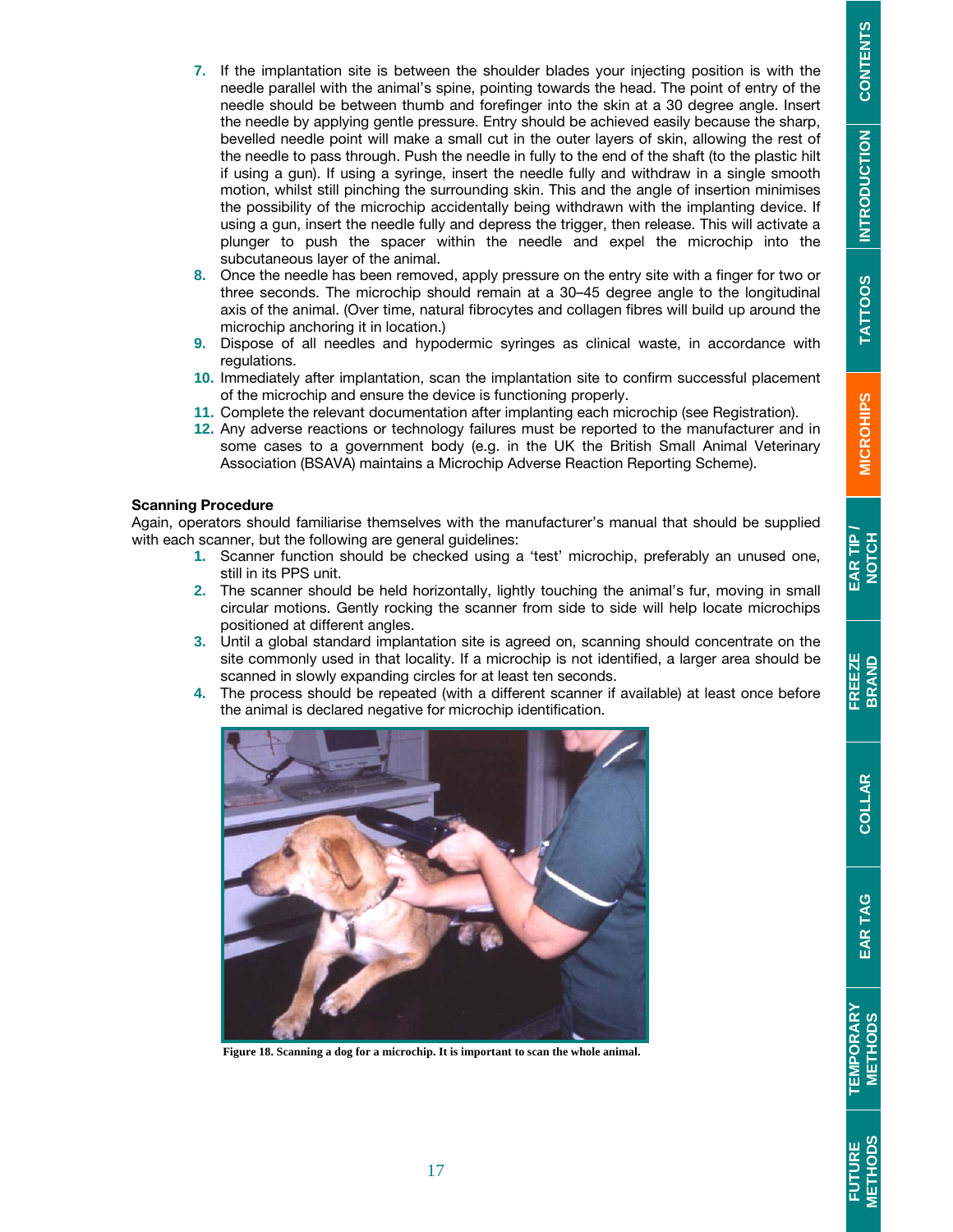#### **STANDARDISATION**

When this identification method was first developed for use in companion animals, incompatibility of the various systems on the international market was a significant problem. Historically, manufacturers would only produce scanners capable of reading their own microchips. To overcome this problem, the International Organisation for Standardisation (ISO) developed two international standards, ISO 11784 and ISO 11785.

ISO 11784 is the standard that ensures the uniqueness of each microchip, by specifying the structure and information content of the 15 digit identification code it stores. Through a combination of country, manufacturer and identification codes, ISO 11784 offers countries or regulatory bodies a mechanism to ensure the uniqueness of international microchip identification. The first 3 digits of a 15 digit code that meets ISO 11784 will be either a country code or a manufacturer's code. The remaining 12 digits will be the identification code (ISO 11784 has reserved 274,877,906,944 possible combinations for the identification code). If a country code is used, it is the national responsibility of that country to ensure the uniqueness of these microchips. If there is no central database in operation, and microchips use a manufacturer's code, it is the responsibility of each manufacturer to ensure the uniqueness of those microchips.

The Country Code: The ISO has reserved 1024 possible combinations for country codes, which are defined under a separate ISO standard (ISO 3166: Codes for the Representation of Countries). Microchips that use a country code can only be used in countries that have one central database controlling the issue of identification numbers. This central database will allocate series of identification numbers to each manufacturer in that country, which can then produce microchips beginning with the three digit country code, followed by the 12 digit identification number. These microchips can only be sold within that country.

The Manufacturer's Code: In countries without a single central authority to control the issue of identification codes, a manufacturer's code is used. The ISO have appointed the International Committee for Animal Recording (ICAR) responsible for issuing the three digit manufacturer codes, and each manufacturer must apply to the ICAR to obtain one. In applying to ICAR the microchips will be thoroughly tested to ensure they comply with the ISO standards and the ICAR Code of Conduct, which includes an agreement on the part of the manufacturer to guarantee the uniqueness of the identification codes, and to allow full traceability of all animals identified. ICAR maintain a list of manufacturers who have signed the code of conduct on their website at www.icar.org.

ISO 11785 defines the technical aspects of communication between the microchip and the scanner. It permits either one way at a time signal transmission (Half Duplex) or simultaneous two-way signal transmission (Full Duplex). The new ISO regulation microchips operate at a frequency of 132.5 kHz, and are known as 'FDX-B' chips. When the ISO standards were introduced, there was an issue of 'backward' compatibility, in that the new scanners are still needed to read older, pre-ISO technology, for the duration of the lifetime of those animals. ISO 11785 was designed to address this issue in helping create a universal scanner that could read these new FDX-B microchips as well as the older technology such as FDX-A, HDX and FACAVA<sup>10</sup>.

These standards were agreed by a number of international bodies including the World Small Animal Veterinary Association and the Federation of European Companion Animal Veterinary Associations, and were implemented in Europe in 1996. Since then there has been international agreement regarding the total transition to using ISO microchip technology<sup>11</sup>, and this is now standard across Europe and Asia. South America and Africa are not yet a priority for most manufacturers in terms of companion animal identification, although this is changing<sup>12</sup>. Although manufacturers and distributors in the USA and Canada are able to implement ISO-standard microchipping systems in that region, unfortunately incompatible technologies continue to be produced and distributed, with the main impediment being how the cost and logistics of the transition to ISO-standard systems<sup>12</sup>.

<sup>11</sup> WSAVA (2002) Microchip Survey Results http://www.wsava.org/MicrochipSurvey1102.htm

http://www.wsava.org/MicrochipComm1.htm

EAR TAG

**TEMPORARY**<br>METHODS

**FUTURE<br>METHODS** 

<sup>&</sup>lt;sup>10</sup> Note: Annex A of ISO 11785 was developed to address this issue during the transition period between prior and ISO standard technology and defined the need for readers to read three technologies (Destron, Datamars, and Trovan) for a period of 2 years. AVID was not included in Annex A because they elected not to provide the encryption code with which to read their encrypted microchips. However, this 2 year period ended in 1998 and hence Annex A is no longer applicable, and Annex A microchips are not true ISO standard microchips.

<sup>&</sup>lt;sup>12</sup> WSAVA Recommendations on Adopting and Implementing Microchip Technology that Adheres to the ISO Standards.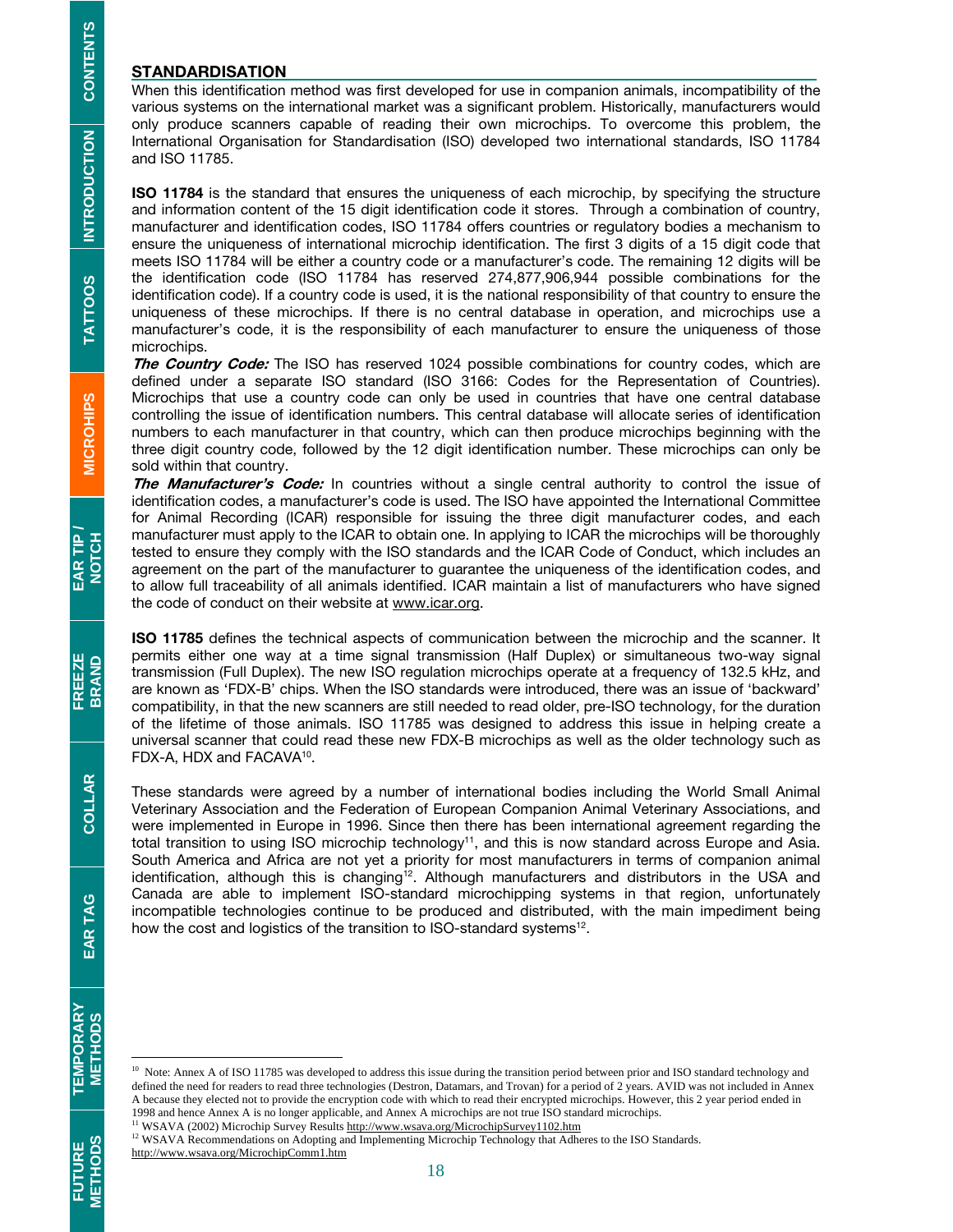INTRODUCTION CONTENTS

**EAR TIP NOTCH** 

COLLAR

**FUTURE**<br>METHODS

The ISO standards and vigorous ICAR testing provide assurance that animals identified with an 'approved' microchip will be recognised by an 'approved' scanner. Under the Pet Travel Scheme (PETS)4 , if an animal's microchip does not meet ISO standards the owner must provide their own scanner when they travel. The standardisation effort has obvious positive implications for recovery of companion animals and disease control, and will lead to the more widespread use of this identification method. This, in turn, should hopefully help reduce the prohibitive costs of microchipping technology through the competition created by the standardised markets.

#### **REGISTRATION**

A microchipping system is only as good as its supporting database. After every microchip implantation, the microchip's unique code will permanently represent that animal and will correspond to a record on a central database where its details are stored. Without effective, reliable database administration, the system will fail.

When microchipping an animal the following information should be ascertained:

Essential details of animal:

Microchip code Date of registration/implantation **Species** Breed Sex Colour/description Health-related information Spay/Neuter details.

If the owner is present: Full name and address Contact telephone numbers Name of animal Year of birth Special e.g. dietary needs Details of veterinarian Medical problems e.g. allergies, diabetes and any medication

The following requirements should be considered:

- **Following microchip implantation, a record card** must be completed (Figure 19), and the code and essential details need to be communicated to the central database, either electronically or by paper, as quickly and efficiently as possible. Ideally, all relevant persons (including veterinarians, other microchip implanters, municipal officers and animal owners) should be able to access the database and input new entries or update existing entries immediately as required, via a secure website.
- After implanting a microchip an accompanying visible indicator should be supplied. Microchip providers often supply a unique tag to attach to the animal's collar, e.g. Identichip (Figure 19). Another method is to tattoo an 'M' or 'X' on the inside ear (see previous chapter for tattoo procedure).
- When registering owned animals a registration fee is usually charged, which covers the cost of the microchip and implantation, and registration. The fee usually falls within the range of US\$30 to US\$75. Often, the procedure is included in the adoption fee charged by animal shelters.
- The owner should be provided with a certificate of identification. In some countries, owners are enabled to change their own details on the database, which has proven successful.
- It is the owner's responsibility to contact the database service when information changes.
- The database should be fully accessible to all relevant authorities (including the veterinary profession, the police, municipality officials and NGOs involved in companion animal population management) 24 hours a day. Typically, database administrators provide a 24 hour, toll free telephone service, with the number advertised on the animal's tag.
- All records must be maintained at least for the life of the animal and be regularly backed-up. They should comply with national data protection legislation and codes of practice.

Many organisations are already operating substantial companion animal databases. These include ICAR member organisations and animal protection organisations, as well as governments and municipalities. According to ISO 11784, ideally every country should maintain databases of information about all issued codes and the associated animals.



**Figure 19. Identichip® registration form and tag.**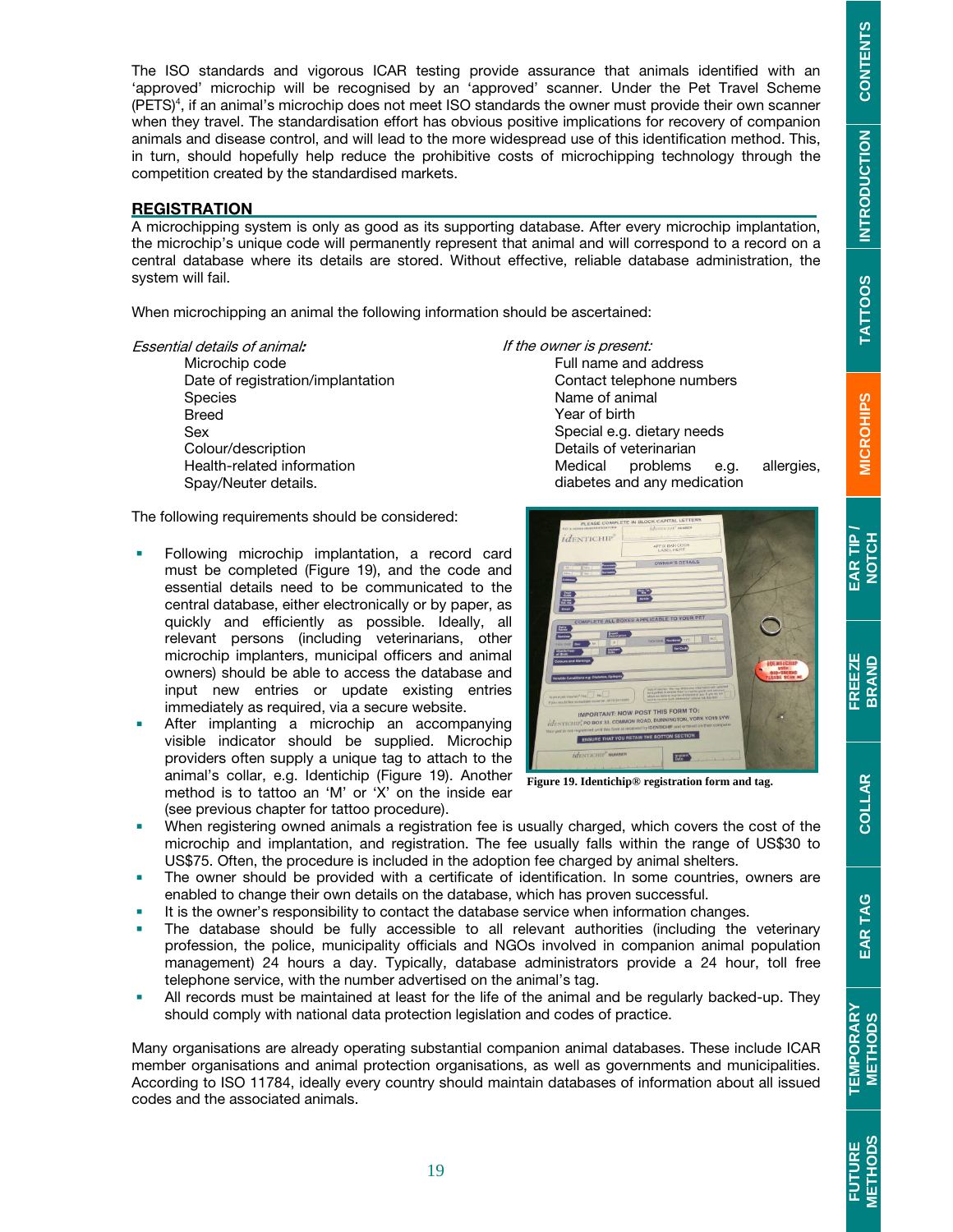Worldwide there are three main manufacturers or distributors of microchips used in animal identification: AVID; Schering-Plough (manufactured by Destron Fearing); and Trovan (the main European supplier). AVID is a large US manufacturer and its products are supported by a pet-tracking database called PETrac™. The other main database in the USA is the Companion Animal Recovery (CAR) database, which is operated by the American Kennel Club (AKC). Together these two databases identify and track approximately four million companion animals. Also, in the USA, Schering-Plough markets the HomeAgain™ Companion Animal Retrieval System. In the UK the register is kept on the Petlog database (jointly run by the Kennel Club, the RSPCA and the SSPCA), which can link with registers in other countries (useful for international travel).

Often in-country microchip administrators try to disseminate the message that there is one central point of contact, to speed up the process for all relevant parties, i.e. police, dog wardens and public. For example the UK's Petlog initiative, administered by the Kennel Club, administers a Central Microchip Reunification Service telephone number available 24 hours a day, seven days a week. In 2006, Petlog reunited 19,440 dogs and 11,285 cats with their owners, in some cases many years after the animal originally went missing.

Ultimately, what is required is a single international system that is technologically neutral. Having numerous proprietary databases (i.e. one or more per country) complicates the search process and could result in an animal not being identified. Europe is moving towards this idea and has established EuroPetNet – an online accessible database that records microchip codes from all European member databases. For data protection purposes EuroPetNet will provide details of the particular database in which a chip is recorded, but not the contact details of the owner.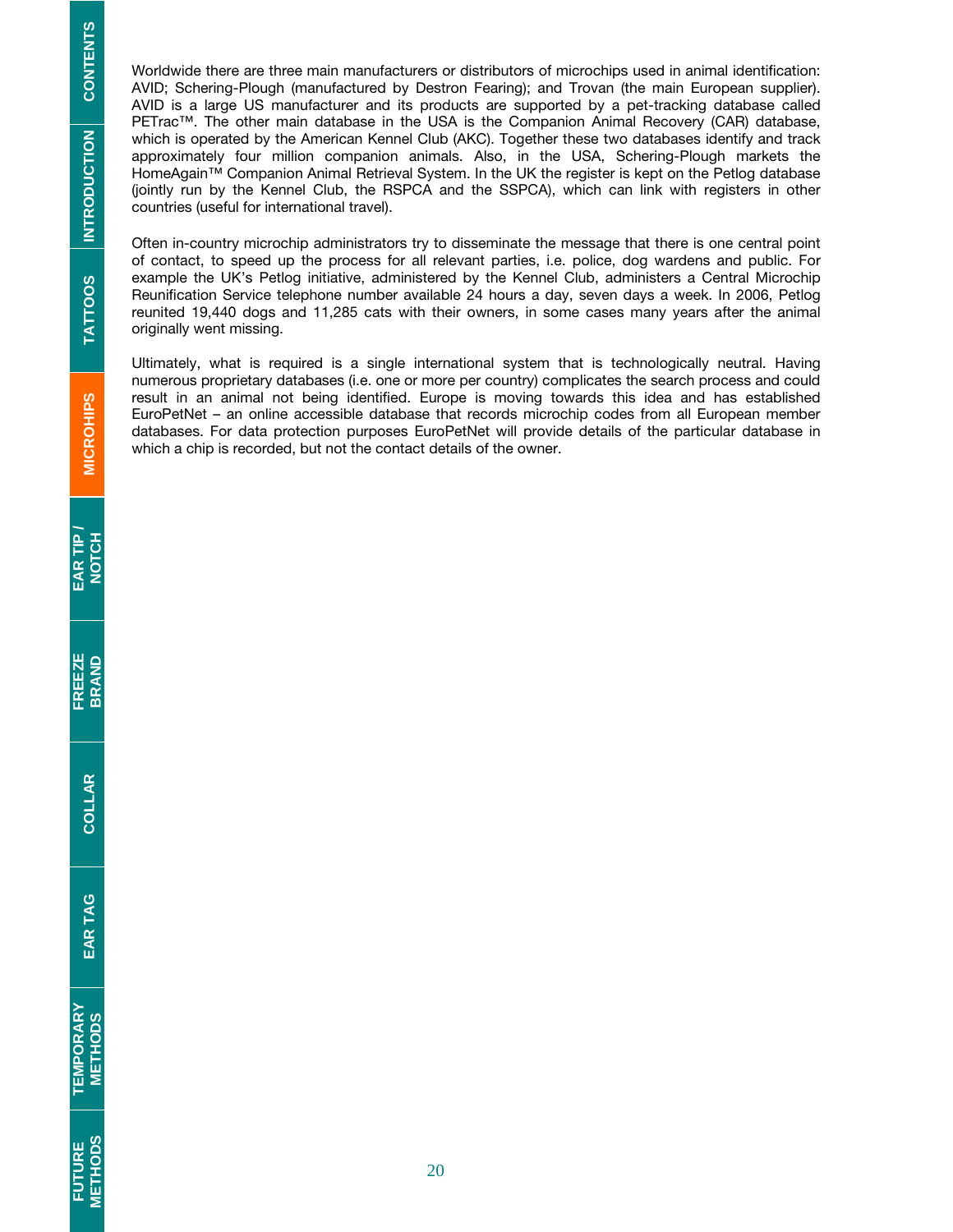# S | TATTOOS ||NTRODUCTION | CONTENTS INTRODUCTION **INTRODUCTION TATTOOS**

# **TEMPORARY**<br>METHODS

# **METHODS FUTURE**

# Ear Tips and Notches

Ear tipping or ear notching is the removal of part of the distal pinna of one of an animal's ears, to provide visible identification.

#### Ear tipping

Ear tipping (also referred to as ear 'clipping') is most commonly used to identify feral cats that have been neutered as part of a population management programme (see Figure 20). The procedure is carried out while the cat is under anaesthesia for the neutering operation.

WSPA regards ear tipping as the most humane, costeffective and visible method of identification for feral cats in a managed colony. It is very important that all animal protection organisations working with feral cats use a universal identification method to signal that cats have been neutered. Identifying neutered cats (particularly females) can be very difficult without a visible indictor such as an ear tip, and unnecessary repeat surgery is both a waste of resources and traumatic for the cat.



**Figure 20. Ear-tipped cat.** 

This identification method should be used as part of a controlled programme in which cats are returned to a managed site where they will be cared for. Feral, unsocialised or ownerless stray cats that have undergone treatment as part of this programme should always be ear tipped before being returned to the original site or relocated to a new colony. For owned cats, owner consent must be obtained before ear tipping occurs. If a cat has definite signs of a previous neutering operation, it should be ear tipped, but if there is any doubt then the cat should be neutered and ear tipped. It is hoped that ear tipping will become a universal indicator of a neutered cat that is being cared for as part of a management programme. In the UK, for example, an ear tip is officially recognised in this way, and animal control officers know when they encounter an ear tipped cat that it is part of a managed colony.



**Figure 21. Ear-notched cat.** 

#### Ear notching

This is similar to ear tipping but a small notch is removed from the side of the ear, rather than the tip, as in Figure 21. Ear notching of cats is not recommended as the mark may not be recognised by all organisations and may be mistaken for natural injury, e.g. from fighting.

Ear notching is, however, commonly used to identify dogs that have been neutered and vaccinated in a population management programme, often in addition to a tattoo. This identification method can be very useful in studying stray dog populations, if coupled with tattoos, as it provides an identifying mark visible at a distance. For example, when ear notched dogs are recaptured, either accidentally or deliberately, this can generate invaluable data on survival and movement, and other parameters essential for understanding the dynamics of stray dog populations.

#### ADVANTAGES

- Ear tipping creates a characteristic silhouette visible from a distance (this is particularly beneficial given the nature of feral cats).
- Ear notches can provide visible identification of dogs from a distance, depending on ear anatomy.
- The immediate visual identification provided by this method allows animal control officers and other agencies to recognise that a cat is part of a managed colony and is being cared for.
- Absence of an ear tip can immediately identify unneutered newcomers to feral cat colonies.
- Ear tips or notches can prevent animals being subjected to the stress of recapture, examination and unnecessary repeat surgery.
- Ear tips and notches are relatively easy to perform on animals already under anaesthesia e.g. for a neutering operation.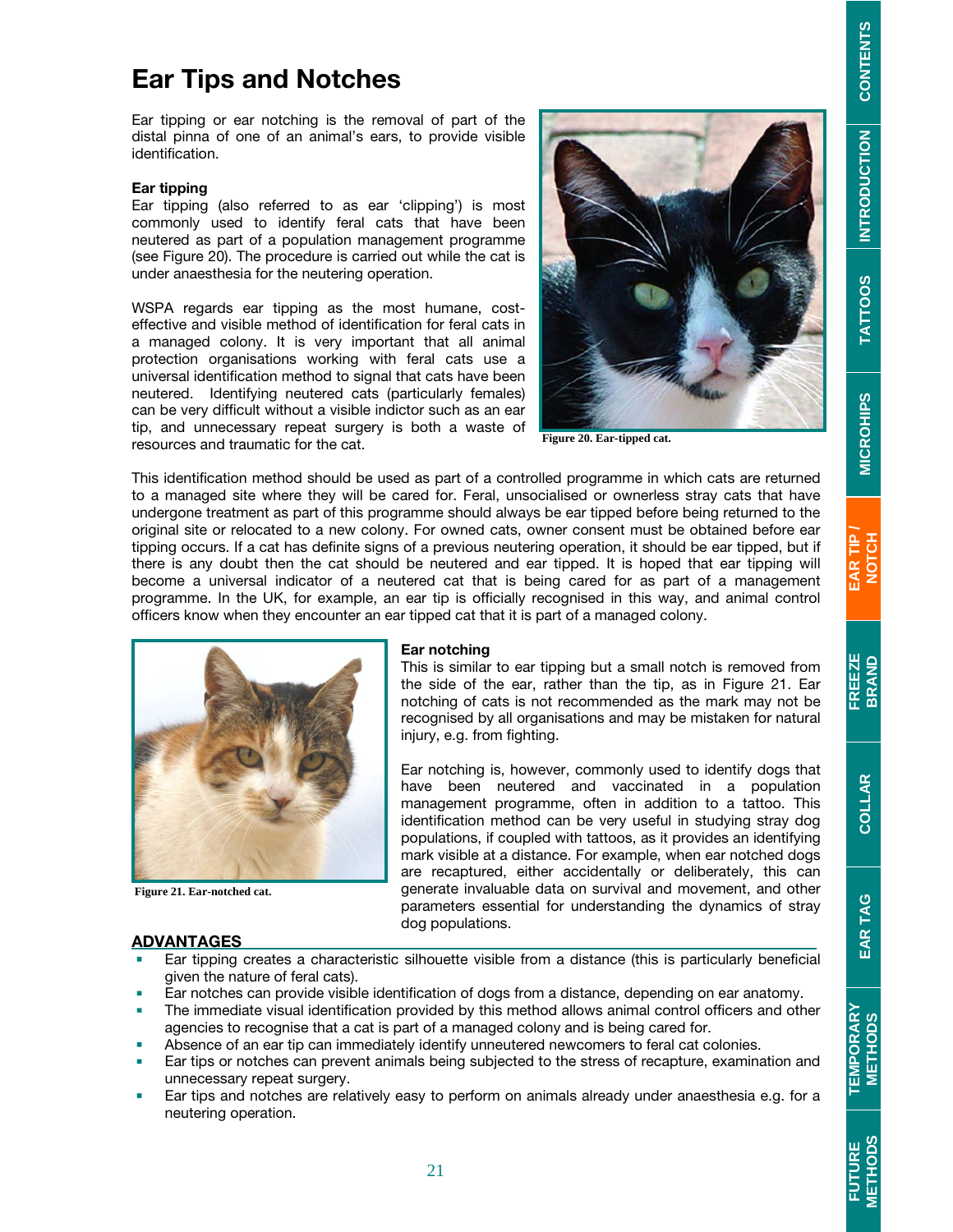#### DISADVANTAGES

- In some countries, it may be illegal to carry out ear tipping or ear notching, or it may be subject to strict regulations. This is because the procedure may be categorised as surgical mutilation. It is important to check local and national legislation.
- The procedure can only be performed by a veterinarian, and the animal must be under general anaesthesia.
- Visibility may be reduced in long-haired breeds.
- The mark can be obscured by scar tissue or heal over.<br>Intentification is lost if the ear is injured or mutilated
- Identification is lost if the ear is injured or mutilated, and can resemble a bite wound, reducing reliability.

#### WELFARE IMPLICATIONS

- Ear tipping or notching is a form of mutilation and may cause pain or severe blood loss if not performed correctly. However, the procedure is not inhumane if performed by a qualified veterinarian, under sterile conditions, whilst the animal is already under anaesthesia for other surgery.
- **The distribution of blood vessels in the ear means that there is a danger of excessive bleeding in** dogs, hence the requirement for a veterinarian to perform this method.
- By providing permanent visual identification to indicate they are part of a management programme, ear tipping can be crucial for the health and safety of feral cats.
- This method can prevent the trauma of recapture and, potentially, unnecessary repeat surgery.

#### PROCEDURE

Ear tipping or notching should be performed by a veterinarian while the animal is under general anaesthesia (it is usually performed just after neutering). It is advisable to be consistent, as far as possible, with which ear is tipped or notched (i.e. left or right).

- **1.** Clean both ear canals to remove any source of irritation which could provoke rubbing or scratching of the head.
- **2.** Clean and disinfect the pinna then dry it completely to remove cleaning agents such as surgical spirit which could delay blood clotting.
- **3.** Remove the tip or notch general guidelines are provided in the boxes.
- **4.** Apply digital pressure, a styptic or a drying antiseptic powder to the cut edge to halt bleeding – even flour is effective if there is nothing else available. If bleeding continues the cut can be sealed with tissue adhesive or electrocautery.
- **5.** Check for bleeding when the animal recovers consciousness and blood pressure rises, and again before releasing the animal.

#### Ear Tipping

For ear tipping, the standard ear to be tipped is the left $13$ . Approximately 6–10mm should be removed from the ear tip, depending on the size of the ear. If too much of the pinna is removed the ear appears 'cropped' and may be aesthetically unacceptable, but if too little is removed the mark will not be identifiable from a distance. The aim should be clear recognition at 20 metres.

Place a straight haemostat across the distal tip of the pinna, parallel to the base of the ear, exposing the area to be removed. Alternatively, mark a straight line on the inner surface of the pinna using a ball-point pen.

Cut along the line using sterile surgical scissors or scalpel blade (see Figure 22). Cautery can also be used although some report that this produces a ragged effect on healing. To create a distinctive silhouette it is important that the cut is as straight as possible and the tip looks artificial.



**Figure 22. Whilst still unconscious following a neutering operation, the tip of a cat's left ear is removed.**

EAR TAG

**FUTURE**<br>METHODS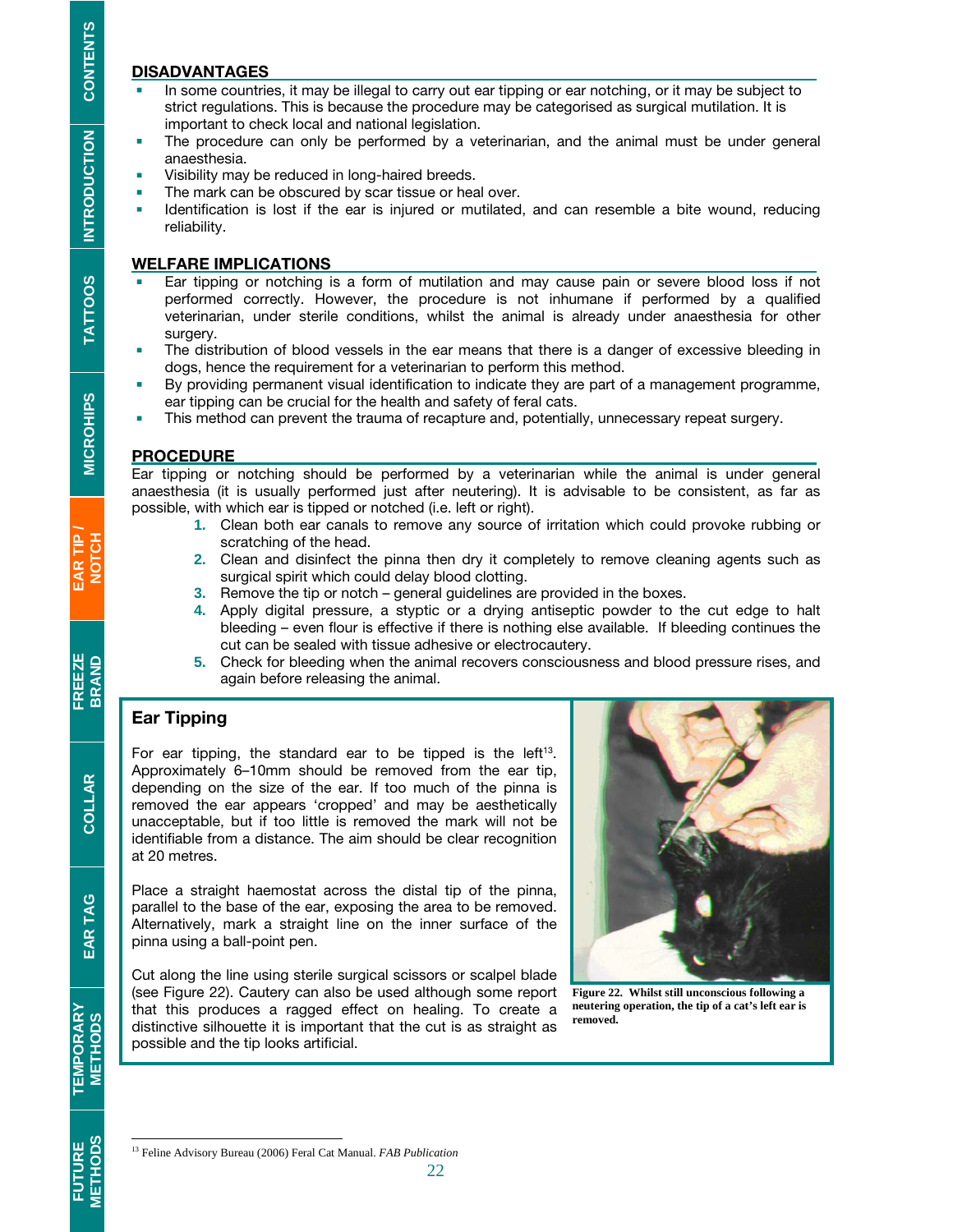#### Ear Notching

Ear notches can be cut using ear notch pliers, which should be kept sharp and disinfected between animals. Alternatively, a thermocautery device can be used to cut a semicircular notch out of the leading edge of the pinna (Figure 23).

**Figure 23. Ear notching of anaesthetised dog.** 





EAR TIP /<br>NOTCH

**INTRODUCTION TATTOOS**

**TATTOOS** 

INTRODUCTION CONTENTS

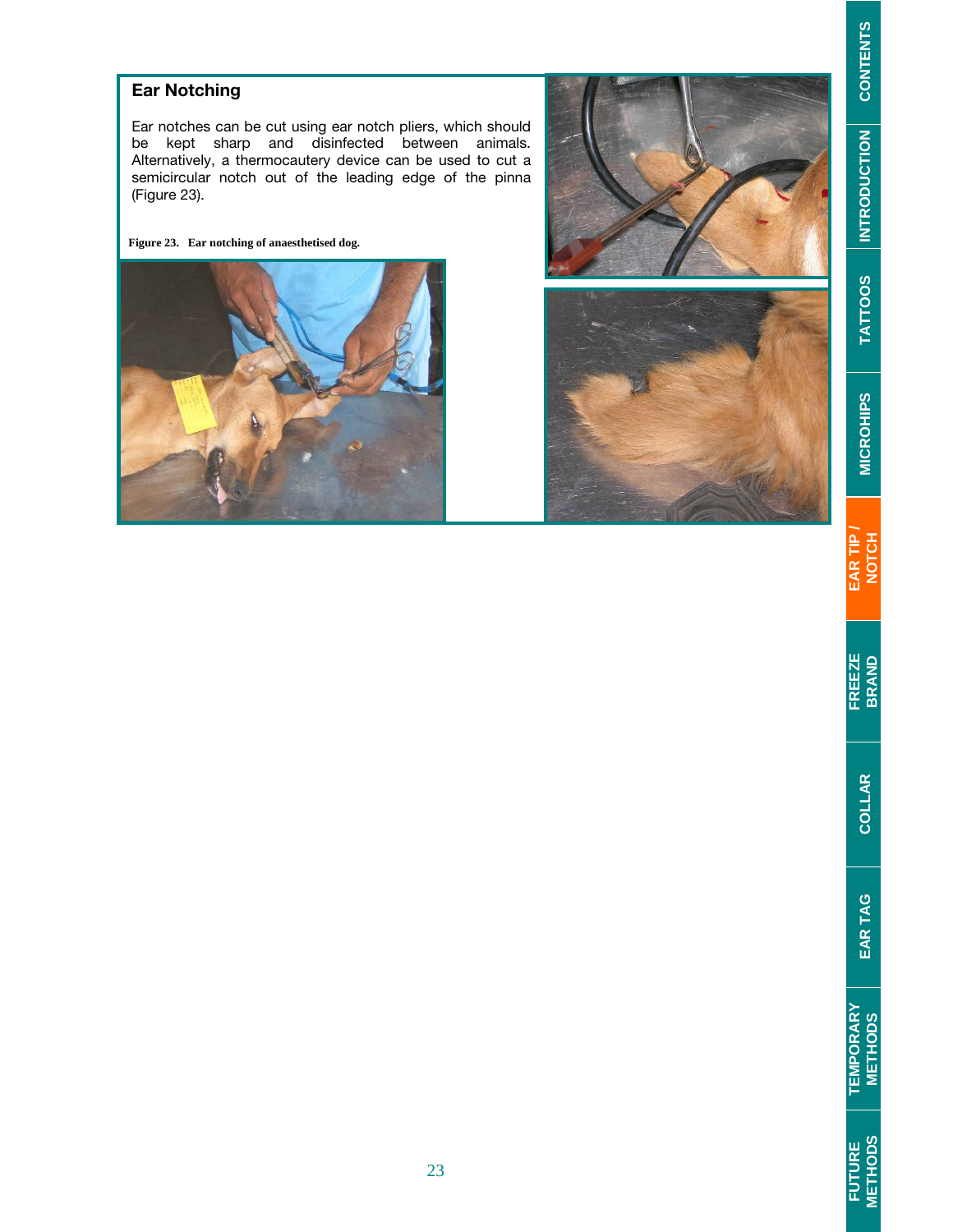## Freeze Branding

Freeze branding, also referred to as cryo-branding, is the application of a mark using an extremely cold branding iron. This method was originally developed for identification of livestock. When a cooled freeze branding iron is placed on the skin for the correct time and at the correct pressure, the extremely cold temperature destroys the colour follicles at the brand site, so they can no longer produce pigment, but the hair can continue to grow from the growth follicles. The result is that hair at the brand site contains no pigment and appears white, which can create a highly visible mark on dark-haired animals. If the iron is held against the skin for a longer period of time, then the growth follicles will also be a destroyed, and no hair will grow at all from the branding site. The latter technique is used for light-haired animals, as black or pink skin will be more visible than unpigmented hair.

Freeze branding requires the use of a coolant, usually liquid nitrogen although a mixture of dry ice and alcohol can used. This has obvious implications for human safety and the handling and use of such material will be subject to local and/or national legislation and regulations.

Freeze branding is widely used to identify horses, as it produces a highly visible mark. The effectiveness of freeze branding for use on companion animals is not widely known. In the USA apparently it is common for hunting dogs to be freeze branded in the ear or flank, and some report it is also effective on cats14. However there are a number of limiting factors relating to this method (outlined below) and WSPA would not recommend freeze branding for the identification for dogs and cats.

#### ADVANTAGES

- Highly visible on dark-haired animals.
- **Mark is permanent it will not fade or distort and is tamper-proof.** 
	- A standard, uniform white mark produced (depending on skill of operator).

#### **DISADVANTAGES**

- Freeze branding is not a well recognised method of identification for dogs or cats, and is not acknowledged for legal ownership.
- Fine characters cannot be depicted the mark is limited to the size and shape of the iron used, hence this method could not individually identify a large number of animals.
- The process is time-consuming. The iron can take around 30 minutes to cool to the correct temperature, and the branding procedure itself can take up to 10 minutes per animal.
- The procedure is complex, involving a number of different steps and equipment. The iron must be held against the skin for exactly the right amount of time – this will depend on many factors such as age, skin thickness, hair colour and the type of metal and coolant used. Operators must require training to master the technique. If the iron is in contact for too long, the animal will be scarred, but for light-haired animals the duration of the branding needs to be extended to destroy the hair follicles (the brand then takes the appearance of a hot brand).
- **EXECTED Liquid nitrogen and other coolant materials can be difficult to obtain.**
- **Freeze branding does not provide immediate identification the mark will not be clearly visible for** some weeks after branding.
- **Freeze brands are not as visible on light-haired or white coloured animals, unless branding time is** extended for longer, as described above.

**TATTOOS** 

COLLAR

EAR TAG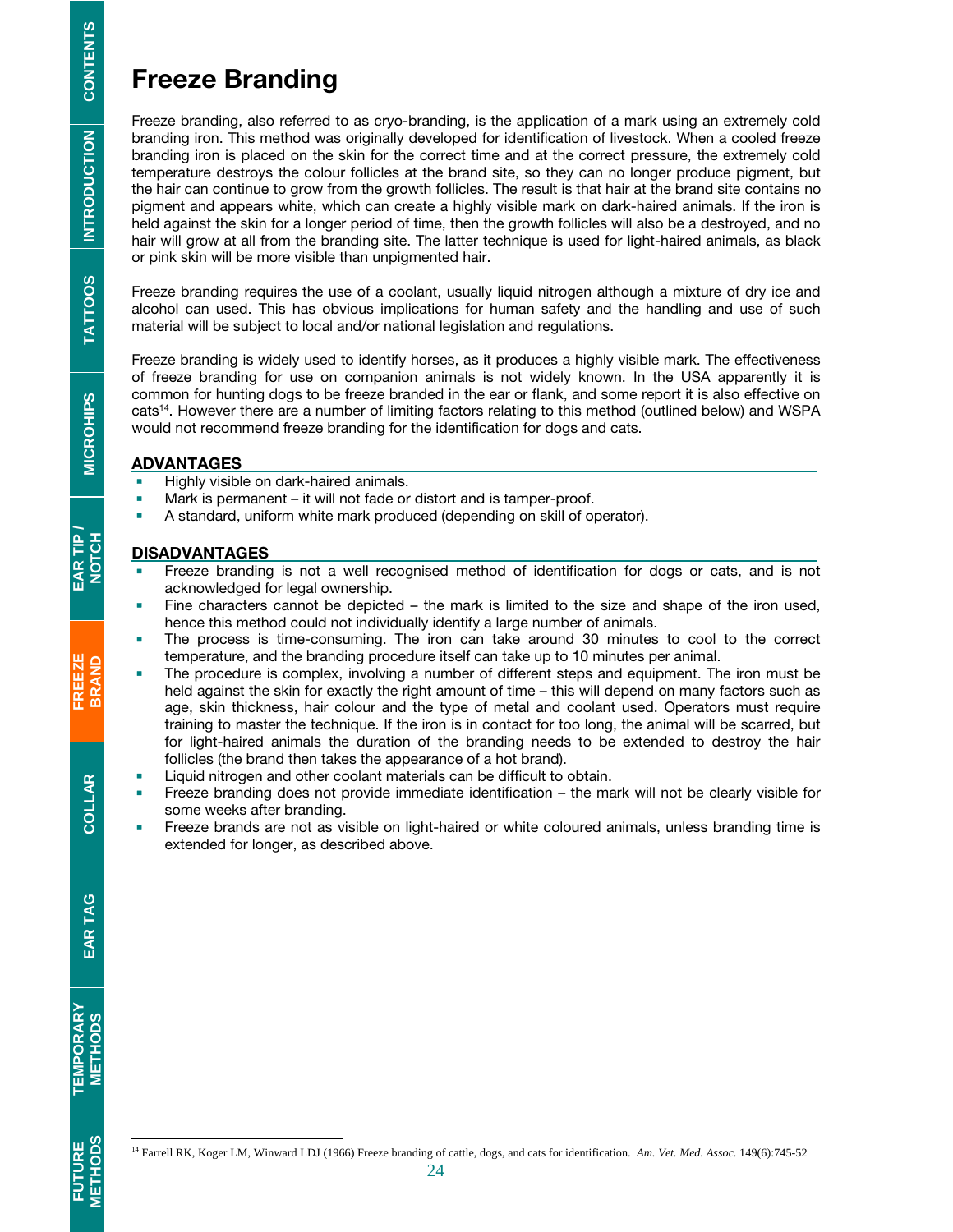# INTRODUCTION CONTENTS S | TATTOOS ||NTRODUCTION | CONTENTS **INTRODUCTION TATTOOS**

**FUTURE**<br>METHODS

#### WELFARE IMPLICATIONS

- Freeze branding causes blistering of the animal's skin the area will be swollen for a few days before a scab forms over the site. Whilst there is no puncturing of the skin, such blisters take time to heal (can be longer than a month) and can become infected should they burst.
- In a report of a working party set up by the UK's Royal College of Veterinary Surgeons to consider the mutilation of animals<sup>15</sup>, freeze branding was found to cause 'minimal discomfort and no subsequent pain' in horses, but there has been no similar investigation for other companion animals. The procedure does, however, have the potential to cause pain, although some report that animals do not react to freeze branding because the extreme cold produces a numbing effect. According to the UK's Companion Animal Welfare Council, freeze marking does not require sedation or anaesthesia<sup>16</sup>, but may cause pain 'depending on the skill of the operator, sensitivity of the animal and how long the 'brand' has to be held against the animal's skin'.

#### HUMAN SAFETY IMPLICATIONS

- Great care must be taken when handling the coolant material, as this can cause injury because of the extremely cold temperature. Liquid nitrogen has a temperature of –240 degrees, and a dry ice – alcohol mixture will have a temperature of around –90 degrees. Precautions must be taken to avoid skin contact.
- Acetone and alcohol are extremely flammable and should only be used in open air or a well ventilated building, with no danger of open flames (e.g. smoking).
- Vapour from alcohol is dangerous to the tissues of the eyes and nose.
- The use of branding irons is subject to laws relative to each individual state or country.

<sup>&</sup>lt;sup>15</sup> Royal College of Veterinary Surgeons (1987) Report of working part established by RCVS Council to consider the mutilation of animals. UK. www.cdb.org/vets/mutilations<br><sup>16</sup> Companion Animal Welfare Council (2002) Report on the identification and registration of companion animals. UK.

www.cawc.org.uk/sites/default/files/CAWCRepID&Registration02final.pdf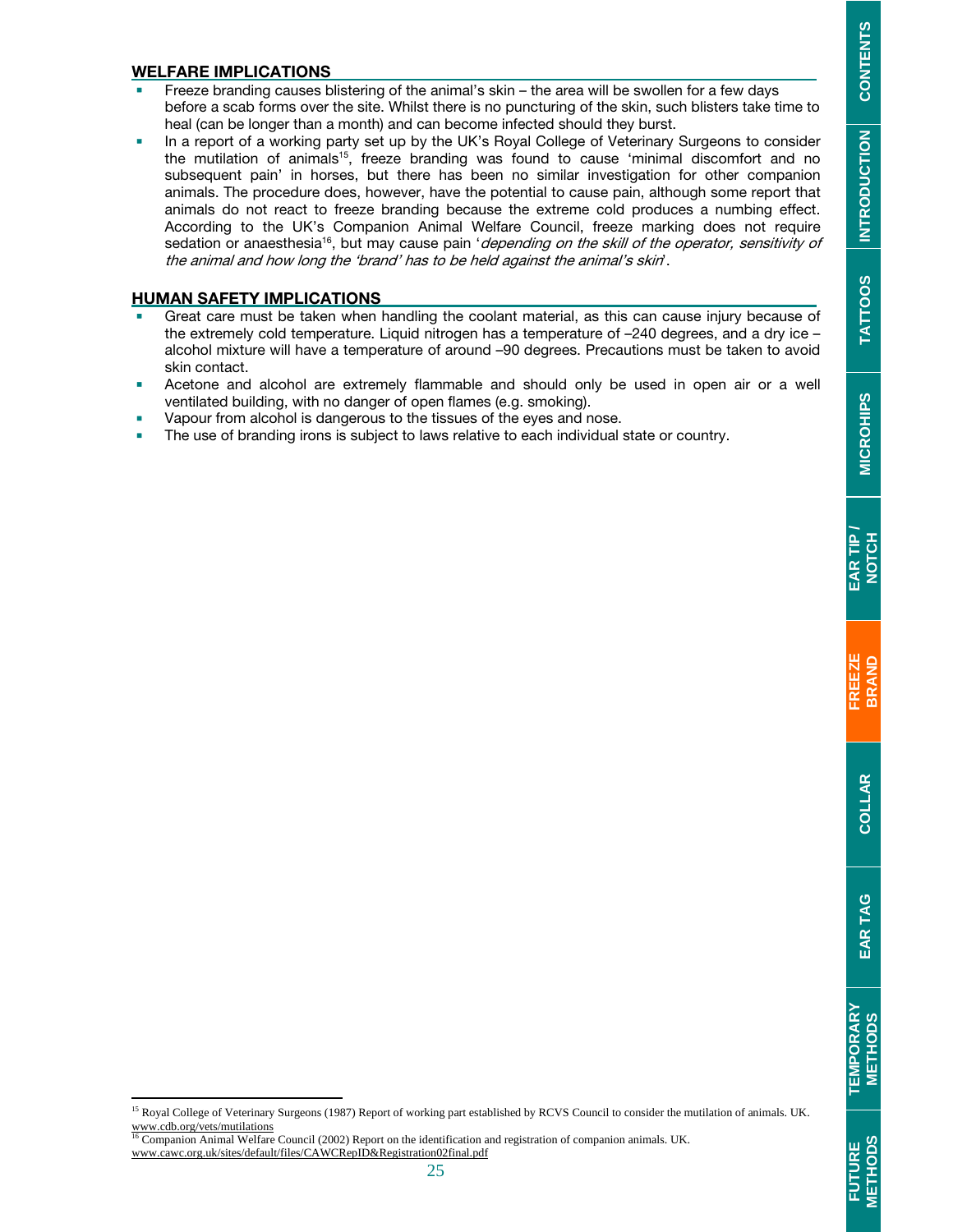# Semi-permanent identification methods

## Identification Collars



**Figure 24. Dog and cat wearing collars with identification tags.**

A collar and tag is the most common identification method for owned dogs and cats. In many countries it is a legal requirement that companion animals wear collars displaying key information when in public. The owner's name and contact details, or those of a pet registry, and sometimes medical information, are inscribed either on a tag attached to the collar (as in Figure 24), or on the collar itself. Owners must ensure the information displayed by collars is accurate and up-to-date. Some pet registries will engrave a unique code on a tag to be issued when animals are registered, often to accompany a microchip.



**Figure 25. 2008 'Red heart' rabies vaccination tag, provided by Ketchum Mdg. Co.®.** 

Collars can be an important component of compulsory registration schemes, as they are easily and cheaply administered, yet highly visible. For instance in countries where rabies vaccination is mandatory, collars or tags can be issued to owners at the time of vaccination (see Figure 25). The colour of the collars can be changed each year, providing a visible indicator that the dog or cat's vaccination status is up-to-date.

This identification method is, however, vulnerable to failure. Animals can slip through collars or they can easily be deliberately removed, and tags can become detached. It is therefore recommended that, for owned animals, collars are accompanied by permanent identification such as tattoos or microchips.

In dog population management programmes, a fabric or plastic collar provides one of the cheapest and easiest methods of identifying neutered and/or vaccinated dogs to prevent repeat catching. Childs et al. (1998), for example, found black plastic collars to be a useful marking method for use in distance sampling of rural dog populations<sup>17</sup>. Collars (or plastic tags attached to collars) can be colour-coded, for example to identify when the animal was captured, or in which locality. Collars can also be embroidered

EAR TAG

**TEMPORARY<br>METHODS** 

<sup>&</sup>lt;sup>17</sup> Childs JE, Robinson LE, Sadek R, Madden A, Miranda ME, Miranda NL. (1998) Density estimates of rural dog populations and an assessment of marking methods during a rabies vaccination campaign in the Philippines. *Prev. Vet Med*. 33: 207-18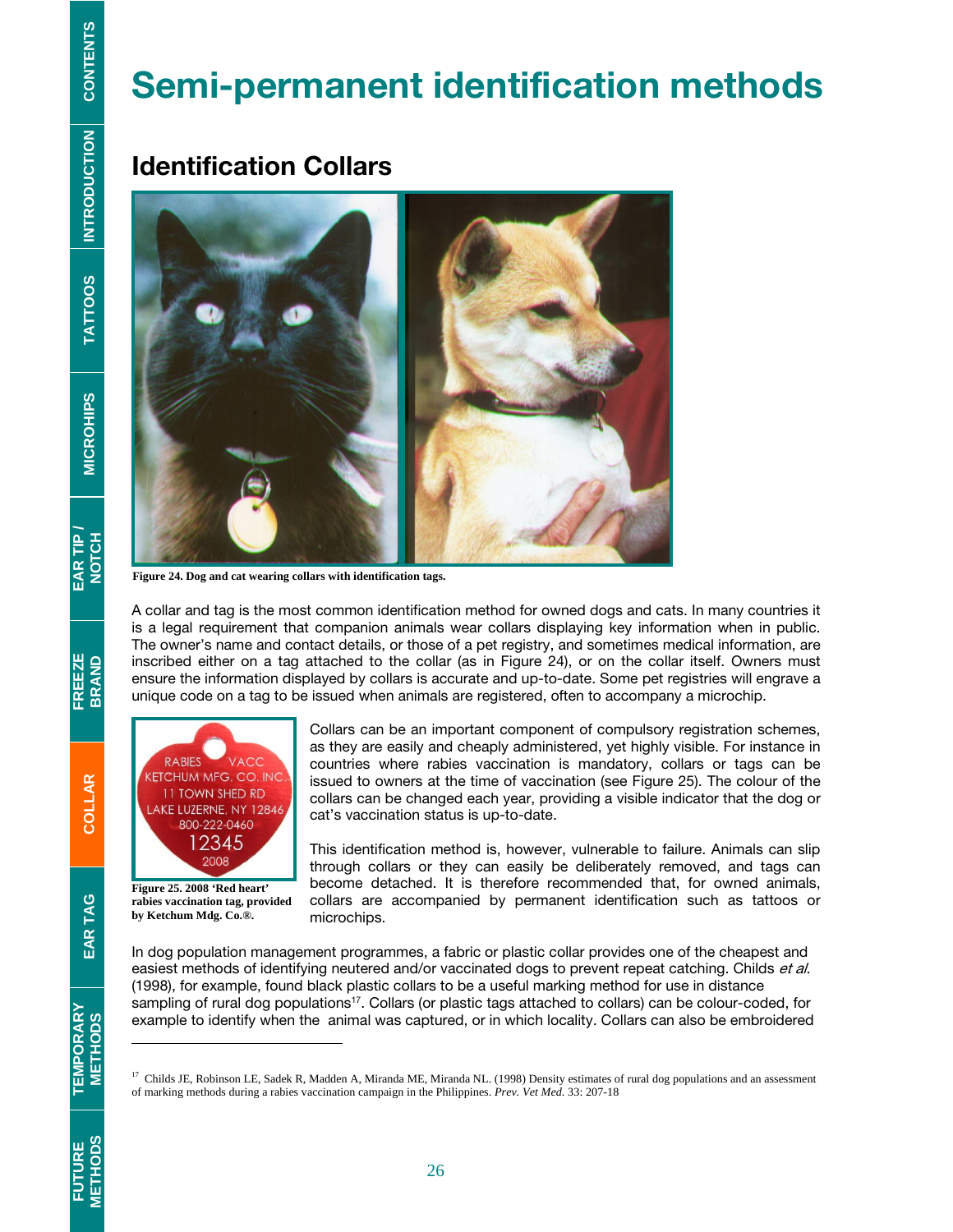COLLAR

or printed with individual codes. A note of caution, however, as collars can be removed or lost, which can bias statistics if not accounted for, e.g. a survival estimate will be lower than it should be.

Unlike ear notches, the public can recognise collars used in a management programme, especially if they are brightly coloured or embroidered, perhaps with the name of the organisation carrying out the programme. This can reassure the public that an animal is being cared for as part of humane, managed programme, or that it has been vaccinated against rabies. This can have the additional benefit of enhancing the visibility of the programme in the community, potentially improving public awareness and cooperation.

There are welfare concerns with this method, as animals can get caught by their collars, which may lead to strangulation or other injury. It is very important that collars used in management programmes are safely fitted and will not strangle the animal if it grows, gains weight, or becomes caught, i.e. it must 'give' and be designed to break or open without too much force. Collars should not be put on puppies or kittens. Another concern is collars enable people to grab hold of dogs, and may in this respect encourage or facilitate cruel treatment.

Collars are not practical for identifying feral cats, as they are often lost or need to be adjusted or removed. Cats try to remove or slip out of their collars and often get their front legs stuck part way through the collar if it is not fitted correctly. Re-trapping cats in order to replace, remove or adjust a collar is traumatic for the cats, and potentially dangerous for the caretakers who need to handle them. For owned cats, there is also the risk of removal or injury, but this is reduced because of owner monitoring, and the benefits of a properly fitted collar arguably outweigh the risk of injury.

#### ADVANTAGES

- Provides highly visible identification.
- No additional equipment or investigation necessary to identify owner, unless e.g. municipal rabies tags where owner details must be retrieved via the municipal authority veterinary clinic.
- Inexpensive.
- Readily available.
- **Quick and easy to administer.**
- Variable in type and colour.
- Instant recognition of dog/owner details.
- Can be colour-coded or inscribed to identify individual or groups of animals.

#### DISADVANTAGES

- Can be easily removed from animal, deliberately or accidentally.
- Can break or become caught.
- Collars and tags are subject to various forms of degradation e.g. rust or fading, and can become illegible.

#### WELFARE IMPLICATIONS

- Collars can become caught, which can result in serious injury and death.
- Collars allow an animal to be grabbed, which can be used both positively (e.g. recovering a stray animal) and negatively (e.g. by enabling cruel treatment).
- The size of the collar must be carefully selected in order to allow for normal growth and activity of the animal.
- Collars should be fitted tight enough to ensure they will not slip off, get caught, or result in irritating movement, but loose enough to not cause discomfort or restrict movement. As a general rule, leave enough space for two fingers to be slipped underneath.
- It is the owner's responsibility to regularly check the collar for fit and safety.
- Collars should be made from materials that are comfortable and safe, that do not absorb moisture and maintain flexibility in low temperatures.
- Collar width is important if a leash is to be attached. If too narrow, then excessive pressure will be applied to the neck, resulting in abrasion and pressure necrosis. If too wide, this may restrict movement.
- Modifications such as bells or light-emitting material may interfere with the normal behaviour and social interactions of the animal, although this may be deliberate, e.g. owners wanting to protect wildlife from cats.
- Certain types of collar are available which have inherent welfare concerns. Electric shock collars and anti-bark collars, for instance, are cruel and unnecessary devices and are illegal in some countries.
- **EXECT** Zip ties (plastic fastenings that tighten but do not loosen) must never be used as collars as there is a very high risk of strangulation.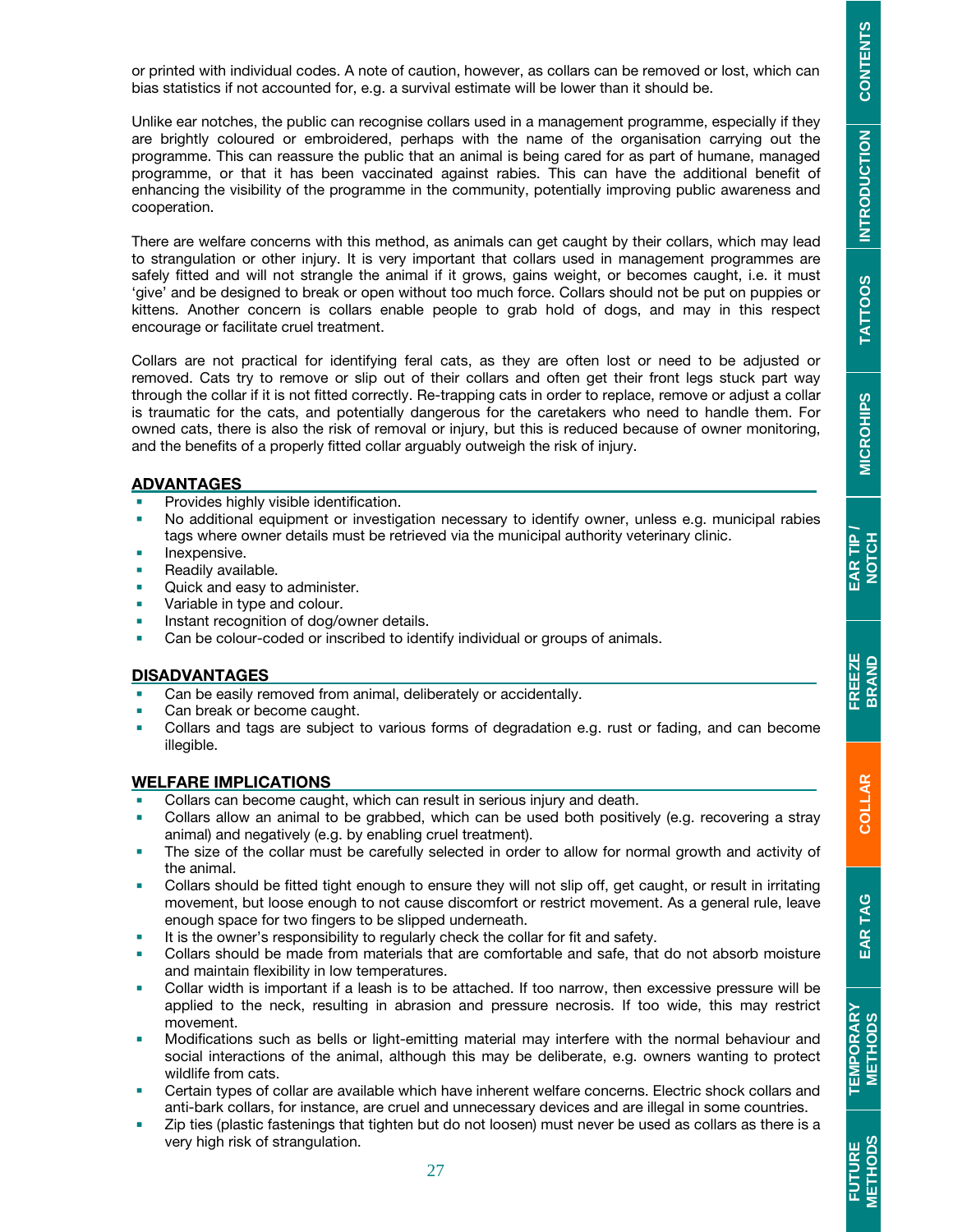#### TYPES OF COLLAR

#### Buckle / Flat / Quick release collars

- Standard identification collar, considered the safest type of collar if fitted correctly.
- Usually made of leather or nylon webbing, but other materials include polyester, cotton or hemp.
- **Fastens with either a buckle (as on a belt) or a quick-release catch, and has an adjustable** circumference.
- **IDENTIFY IDENTIFY IDENT** Identification tags or barrels can be attached, or details inscribed on the collar with embroidery or ink.

**Usually has a metal loop to which a leash can be attached.** 

#### Break-away collars

- These are similar to buckle collars but have an in-built safety mechanism allowing the dog to break free when excessive force is applied.
- **Recommended for situations when a standard buckle collar could get caught and cause** strangulation.

#### EQUIPMENT, COST AND SUPPLY



**Figure 26. Hand engraving tool for metal identification tags.** 



**Figure 27. VetScrive ™ automatic rabies tag engraver.** 

- Many varieties of adjustable collars and tags may be purchased from pet stores, pet supply centres, feed stores, and other retailers that sell animal products.
- Collars should be made of materials which are durable; comfortable and safe for the animal; can withstand extreme environmental conditions; do not absorb moisture; and maintain their flexibility in low temperatures. Common materials used include flat nylon webbing.
- **If identifying a large number of animals individually,** plastic identification tags can be purchased, which are simple to assemble and durable.
- Alternatively, although more expensive, professional engraving hand tools or machines can be obtained to create rabies and ID tags. This enables instantly available identification details to be added to a collar, which can be created automatically (see Figures 26 and 27).



**Figure 28. Identification 'barrel'.** 

 Identification 'barrels' hang from the collar like tags, but the identification information is not visually apparent (see Figure 28). Instead, the information is recorded on a small piece of paper that fits inside the barrel. These may be preferable to collar identification or engraved tags, if the details are likely to change regularly, e.g. owners who move frequently.

#### **Suppliers**

- Ketchum Mfg. Co. (USA). Specialists in animal ID tags and rabies tags. http://www.ketchummfg.com/
- **NLS Animal Health** market the Vetscribe Rabies Tag Engraver (Figure 26), allowing the instant engraving of custom rabies or ID tags.
- **Non Permanent Pet Identification Products.** Useful site linking to a variety of identification product sellers including ID collars and tags. http://members.aol.com/TesterDesp/ID-other.html
- **Pet Tags Online** (USA). Supplies a variety of pet tags with fast international shipping. www.pettags-online.com
- **Mastergrave** (UK). Supplies pet tags and a range of engraving tools (Figure 26), starting at US\$18. http://www.mastergrave.co.uk/catalogue/browse.php?product\_Category\_ID=117
- Animal Instinct (UK). Supplies the dog identification barrel (Figure 28) at US\$3. http://www.animalinstinct.co.uk/acatalog/Pets\_Products\_Extending\_Dog\_Leads\_12.html

**FREEZE**<br>BRAND

EAR TAG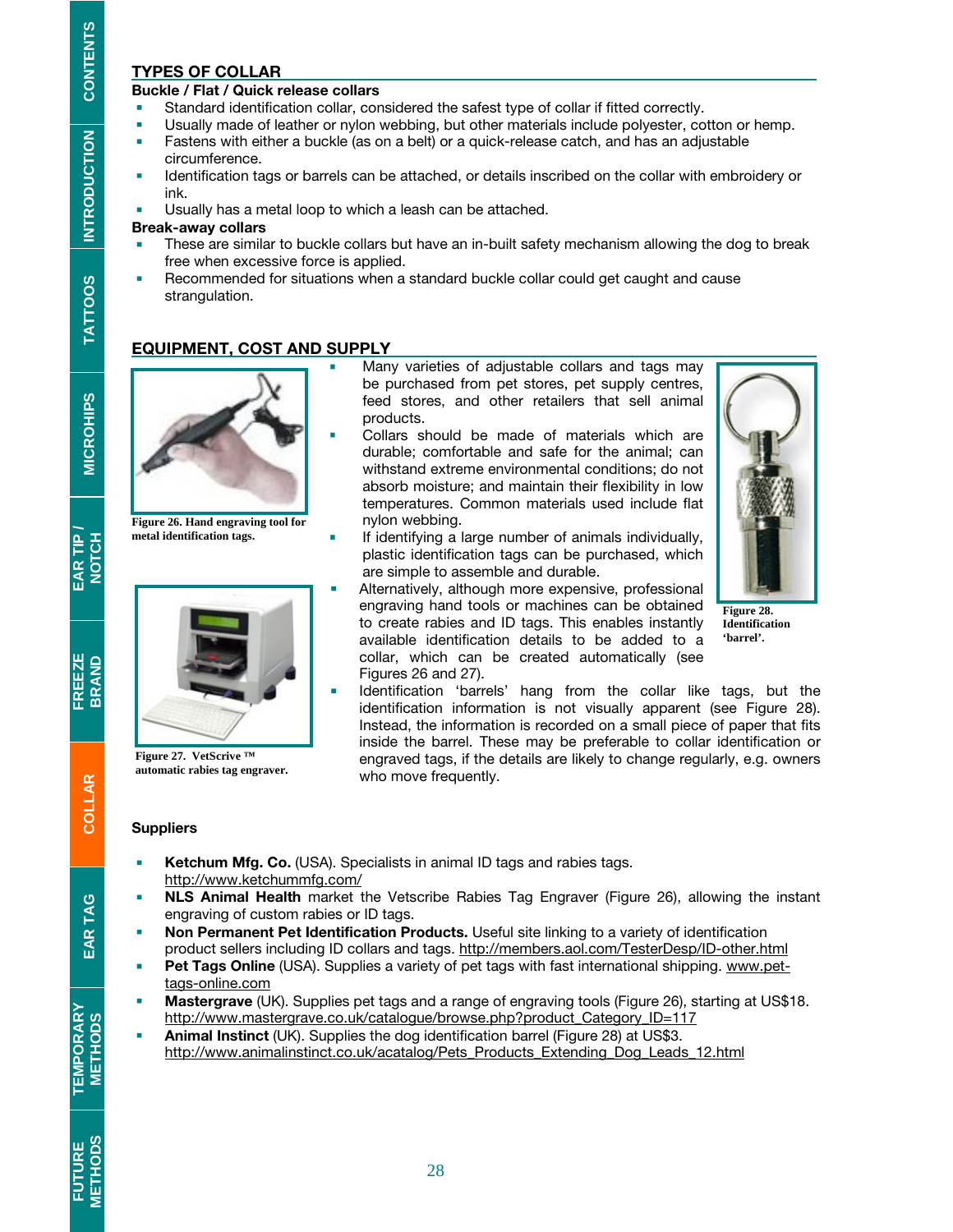# Ear Tags

Ear tags come in a variety of materials and designs and are attached to the ear either through a purpose-made hole or via a metal clip. Tags can be used to identify individual animals with a unique code, or simply by the presence of a tag, which may be colour-coded. In some countries, proof of vaccination may be indicated by an ear tag.

Ear tagging is not a recommended method for the identification of companion animals because tags can be removed, fall off or become snagged, and there is a high risk of injury and infection.



**Figure 29. Dog with metal ear tag.** 

#### ADVANTAGES

- Good visibility.
- Can identify individuals or groups of animals using a code or a colour.

#### DISADVANTAGES

-

- Tags can be removed accidentally or deliberately.
- Handling and restraint is required to read a tag number.
- Welfare implications due to risk of catching, injury and infection (see below).

#### WELFARE IMPLICATIONS

- Application of an ear tag that pierces the ear is a painful procedure and should be performed by a skilled and trained operator, whilst the animal is under general anaesthetic for another procedure (e.g. neutering), under the supervision of a veterinarian.
- **Ears that have been tagged often become infected, especially if the tag is worn for prolonged** periods and in hot climates, where it can cause fly strike.
- **Ears with tags are more likely to be ripped or torn during fighting or grooming.**
- Tags can be snagged e.g. on vegetation.
- When the tag is attached using an applicator that pierces the ear (rather than the tag itself) there is a risk of disease transmission if adequate precautions are not taken.
- Animals that have been ear tagged should be examined regularly to check for inflammation and other complications.
- **Coloured ear 'streamers' and 'switches' are temporary markers sometimes used on larger mammals** for greater visibility. They are usually attached through pierced holes or using metal clips. These can easily become caught on objects or be pulled by other animals, causing damage to the ear, and should not be used for dogs or cats.
- Tags that loop around the ear should not be used as they can easily become caught to objects, and do not allow for ear growth.

The RSPCA commissioned a study of the effects of ear tags on the welfare of sheep, which found that all ear tags result in an inflammatory response due to the wound created at insertion, but certain types of tags created less of a response than others. Metal tags caused major lesions, whereas flexible plastic tags caused less response<sup>18</sup>.

WSPA does not recommend the use of ear tags for identifying dogs or cats. The welfare implications outlined above, particularly the high risk of infection, outweigh any potential benefits of this method, and there are safer methods available for the same purpose, such as collars.

<sup>18</sup> Edwards, D.S.; Johnston, A.M. (1999) Welfare implications of sheep ear tags, The Veterinary Record, May 29, 1999. Further research

**TATTOOS** 

commissioned in 1999 by the RSPCA from A. M. Johnston, Royal Veterinary College, University of London.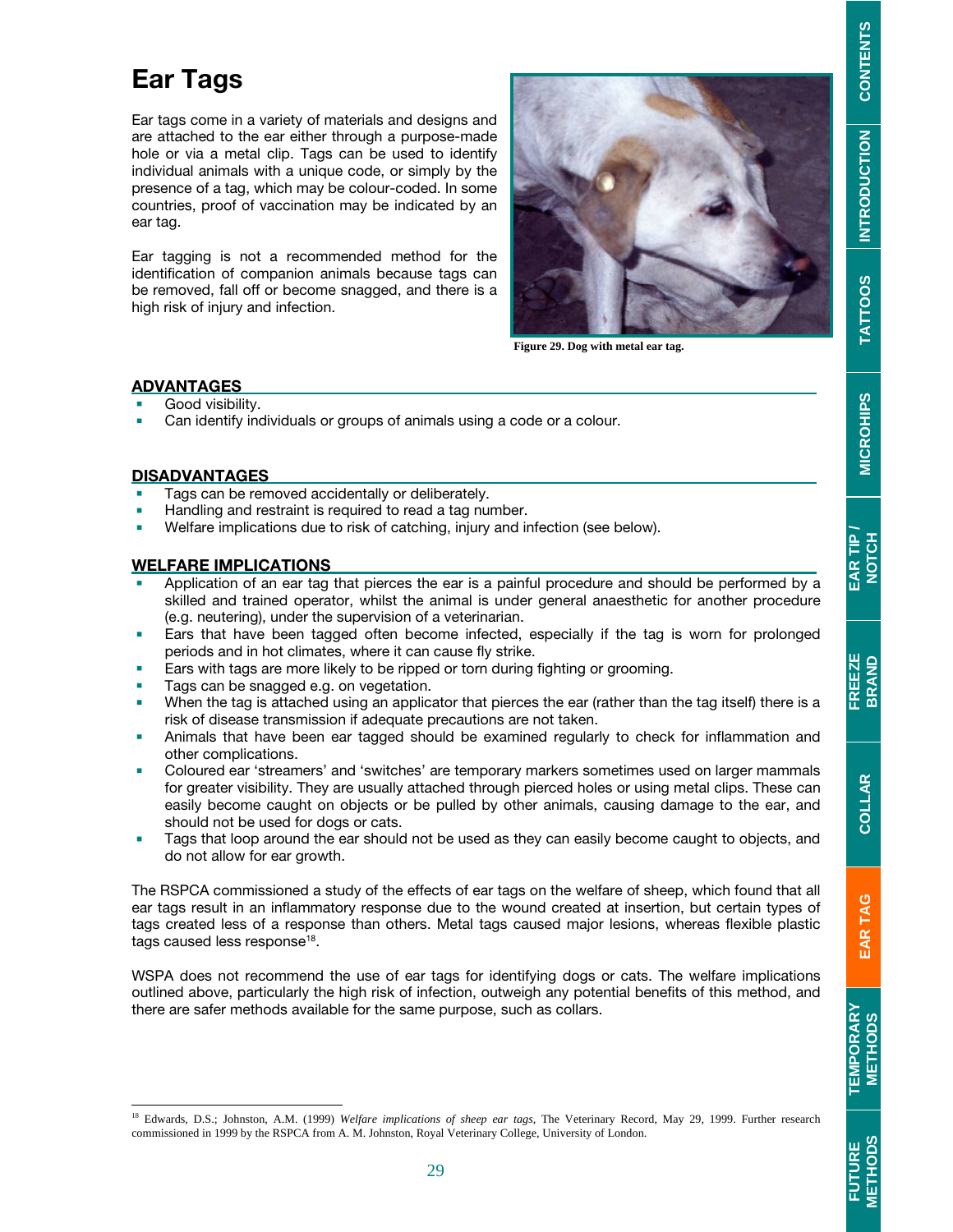# Temporary identification methods

# i, Paint or Dye

Paint or die can be applied to the fur of dogs and cats for temporary marking that will last from a few weeks to several months (depending on moulting rate, wear, and fade).

The method of application varies from simple painting to compressed air spray. Stencils can be used for identification of individual animals, or more remote methods can be used if this is not required (e.g. brush-tipped pole). The colour should contrast with the colour of the animal. The mark should be allowed to dry before the animal is released.

#### ADVANTAGES

- Can by a highly visible form of marking.
- Easy to apply with minimal or no handling and restraint required either for application or for identification.
- Both flanks can be marked (for ground observation) or the back (for aerial observation).
- **Non-invasive.**

#### DISADVANTAGES

- Not an accurate technique for identifying individual animals.
- Temporary, unreliable and cannot predict longevity.
- Not suitable for long-haired animals as fur will be matted by the paint or dye.

#### WELFARE IMPLICATIONS

- Only non-toxic materials should be used as paint may be ingested in grooming. Turpentine or tarbased paints can be harmful.
- Fur matting may cause skin irritation.
- May alter the animal's behaviour (e.g. increased time spent grooming) and the behaviour of other animals towards it.

#### EQUIPMENT, COST AND SUPPLY

- There are a range of non-permanent marking products available, depending on requirements (see Figure 30).
- Dyes commonly used are: Nyanzol A, Nyanzol D, blackpowder, clothing dyes, human hair dyes, red and orange aniline dyes, and picric acid.
- Should be non-toxic and waterproof.



**Figure 30. Various paint/dye animal marking products, from left: spray dye, dye pressure sprayer (for concentrate), non-toxic paint stick, coloured foam marker, long-lasting animal marking sticks, high-visibility spray in fluorescent colours.** 

- Raidex (Germany). Manufacture a range of animal marking products. http://www.raidex.de/
- **Ketchum** (Canada). Suppliers of animal identification products including temporary inks. http://www.ketchum.ca/

30

- **Ritchey Tagg (UK** but ships worldwide). Specialises in animal identification products and stocks a range of marking materials. http://www.ritcheytagg.com/
- Vet Tech Solutions (UK) have a range of products for animal identification, including markers. http://www.vet-tech.co.uk

**TEMPORARY<br>METHODS** 

**FUTURE<br>METHODS**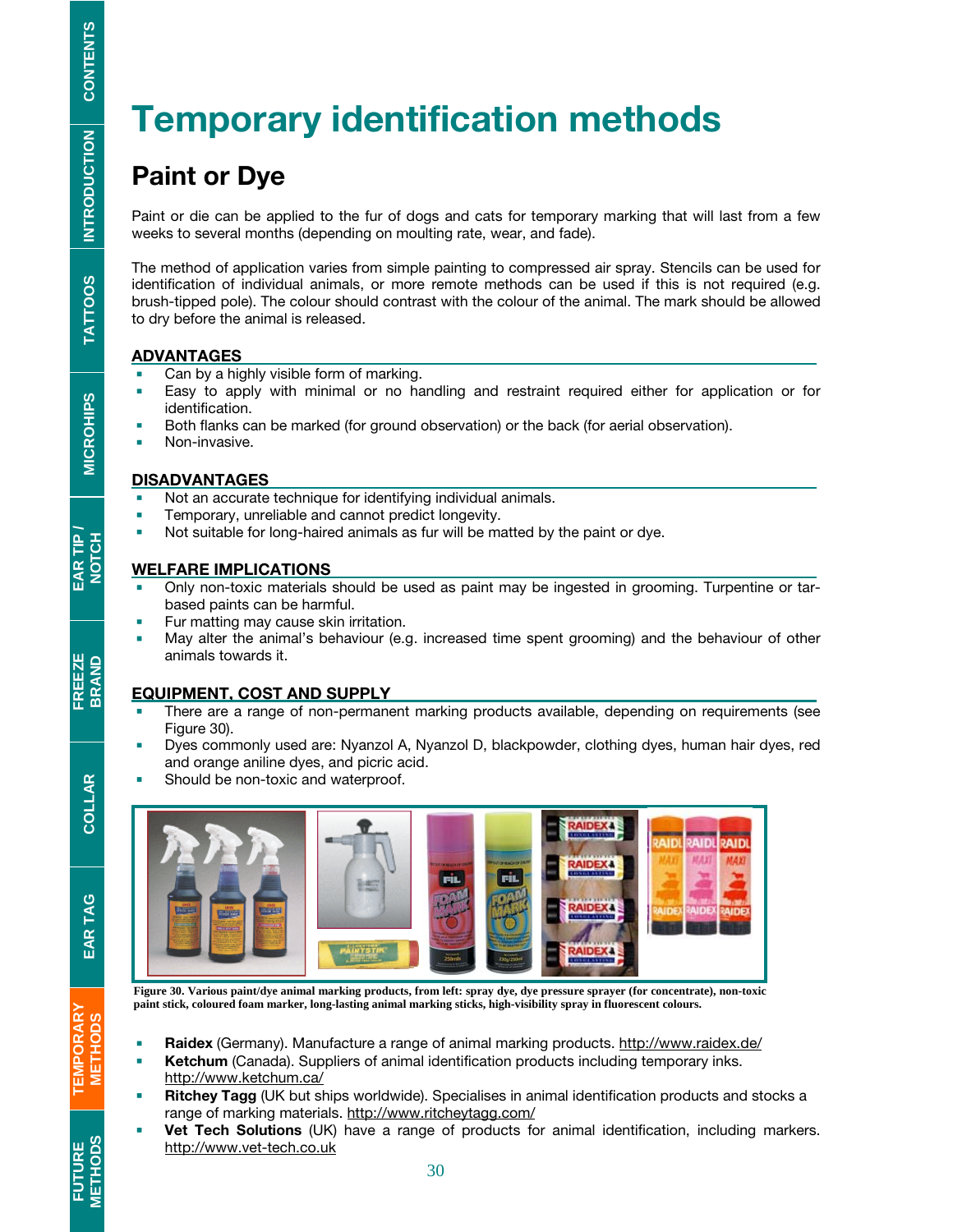# **FUTURE**<br>METHODS

# Radio Transmitters

The attachment of small external radio transmitters to free-roaming mammals has become a common method of monitoring the location and movement of individuals, and is used successfully in a variety of mammalian species, although is not widely used to monitor the dynamics of dog and cat populations.

This is a temporary method – the transmitter is designed to eventually detach from the animal or be removed. There are a number of ways transmitters can be attached to an animal, including adhesive, implantation, and collars.

This method requires expensive technology and should only be implemented when project funding guarantees the capacity to monitor the animals for the life-span of the transmitter and remove it when no longer required.

Transmitters vary in size, weight and predicted lifespan, and are available from several commercial outlets. The basic system includes a transmitter, power supply, antenna, material to protect the electronic components and a collar, harness or adhesive to attach the transmitter to the animal. Transmitter packages should be as light in weight as possible. The total weight (i.e. collar, transmitter, battery, aerial and bonding material) should be no more than 5% of the animals' bodyweight.

#### Pet Locators

Global Positioning methodology is now being used by dog and cat owners to keep track of their animals, in case they roam or become lost. A lightweight, waterproof locator device is attached to the collar, and alerts the owner (e.g. via text message) when the animal leaves the radius of a specified location. The owner can then identify the animal's location on a computerised map, or by calling a helpline. This system has the potential to reduce the number of owned dogs and cats that stray.

Although cost-prohibitive, the system has potential for use in studies monitoring the movement of stray dogs, allowing continuous tracking.

A GPS pet locator can be purchased for approximately US \$200 (e.g. http://www.zoombak.com/products/pet/).